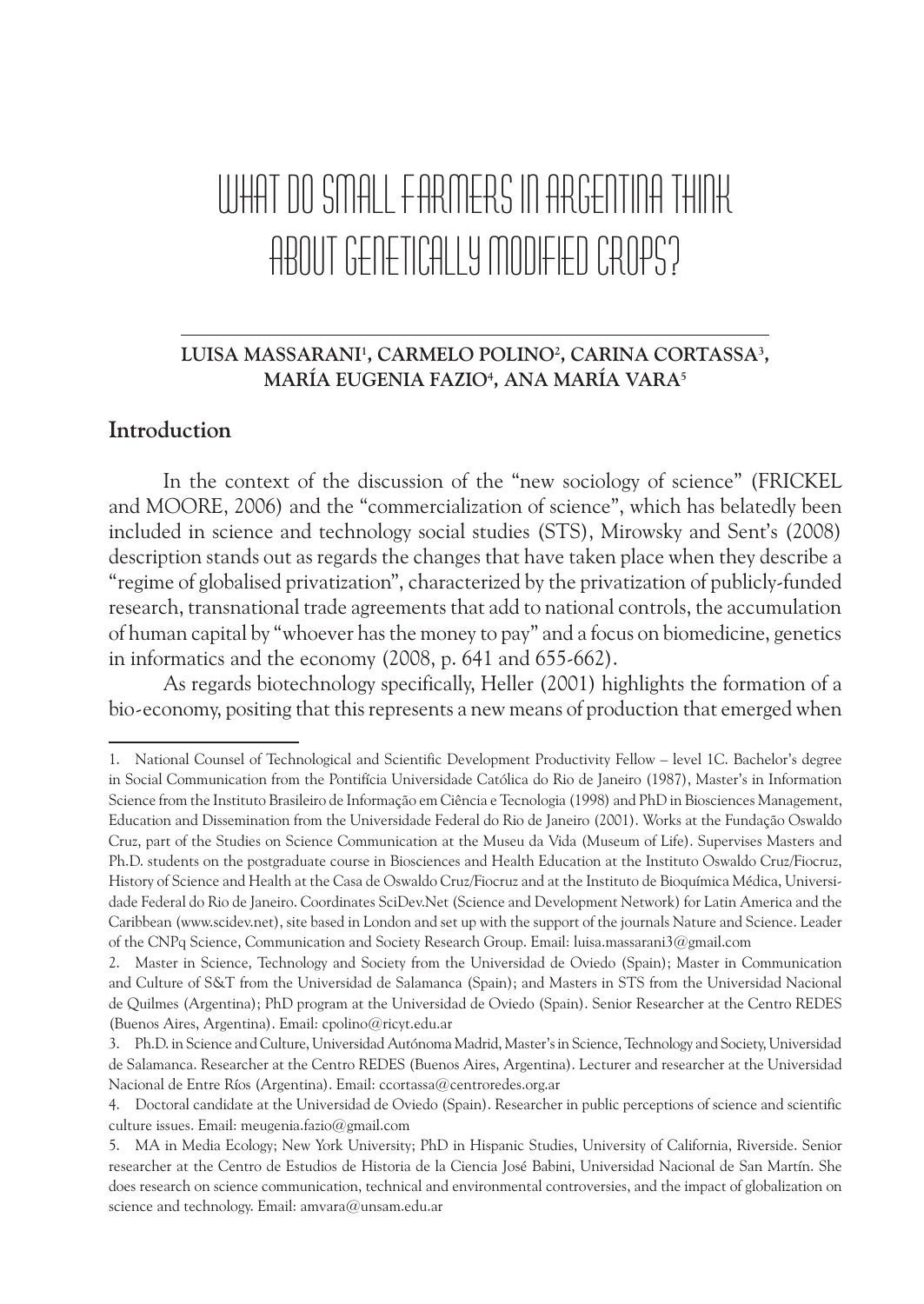capital reached the limits of industrial production and entered what could be called an *organic* phase: a phase in which capital targets the reproductive facets of cultural and biological life as areas for intensifying production and commoditization. In the same vein, Jasanoff (2006) includes new biotechnology and control over seeds in his discussion of imperialism, deeming neo-liberalism a new version of imperialism and biotechnology as a technical-political-social construct that fits this scenario well:

> the capacity to engineer the genetic characteristics of plants has blended seamlessly with state and corporate projects of managing human populations so as to legitimate the exercise of power. Both nation-states and, in an era of neo-liberalism, the multinational corporations that states are in league with have displayed their readiness to deploy agricultural biotechnology in advancing their interests on a global scale (JASANOFF, 2006, p. 292).

In this context, some stakeholders are favorably positioned as they are the ones that promote the technologies and are able to influence policy when regulatory frameworks are being negotiated: in particular, transnational corporations. Large-scale producers are also favorably placed among local stakeholders as they are able to incorporate the technologies and pay the respective fees, thus becoming the target consumer for the technologies. On the other hand, small farmers are among those stakeholders who find themselves excluded twice over: from decisions on whether to introduce the technologies (or not) and from the possibility of benefiting from them.

The processes that have led to the privatization of knowledge and the commercialization of science have, moreover, led to heightened critical discourse on the marriage of science, industry and business and, simultaneously, to a more vigilant form of social awareness, whether receptive or in opposition to, as regards the evaluation and management of the risks stemming from technological development. Scientific studies (and this includes those with a more communicative focus) have amassed a wealth of work on how specialized systems, technological developments, industries and governments interact with the mobilization of civil society on experimental or medical and environmental developments (DUNWOODY and GRIFFIN, 2007; CARVALHO, 2007).

Biotechnology has been emblematic in this regard: there have been many and varied studies on social perceptions that document (both in central and peripheral countries) a gradually clearer awareness of the impact of scientific-technological development and the existence of complex attitudes which are contradictory in many regards, which stress the risks as a key dimension in the relationship between science, technological innovation, specialized systems and public policy (DURANT and BAUER, 1998; GASKELL and BAUER, 1999; PRIEST, 2000, 2001; MASSARANI and MOREIRA, 2005). This has shaped debates about science and risk assessment, introducing the notion of the precautionary principle<sup>i</sup> as one of the characteristics when drawing up legislation regulating contemporary public policy (STIRLING, 2007). The issue of environmental and social risk emerges among agricultural producers as part of the broader discussion concerning the impacts of technology on the restructuring of society and the economy.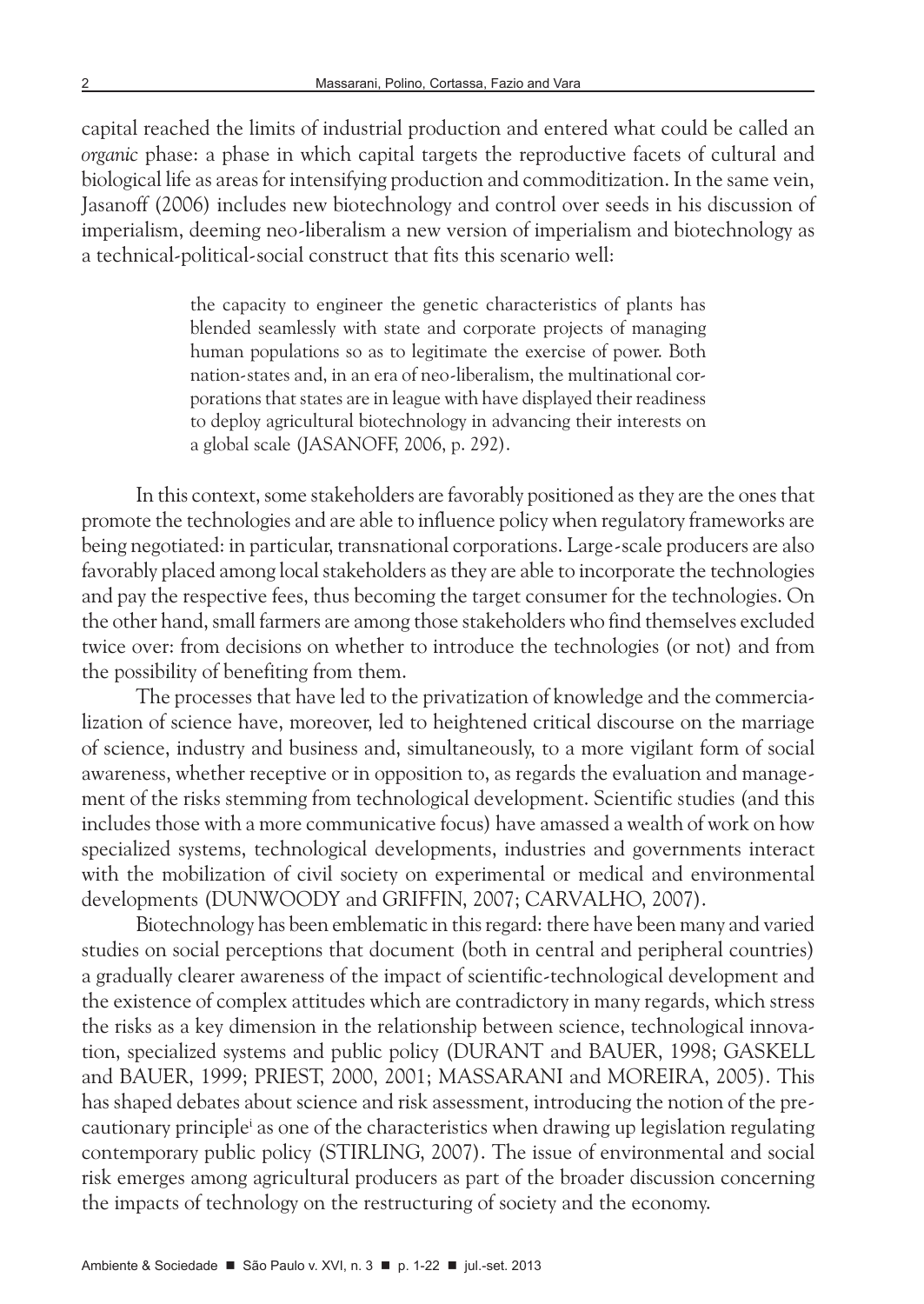Genetically modified (GM) crops were introduced in Argentina in the mid-1980s and they were quickly taken up by local farmers. The spread of biotechnology brought about a major change in the country's agricultural production context, spearheading the movement towards a new technology-based paradigm that was supported to a great extent by the corporations involved in developing and marketing GM products and by the National Institute for Agricultural Technology (INTA) (VARA, 2004).

At the time, the impact of biotechnology on developing countries' agricultural productivity, national and international biosafety standards and the potential risks to the environment were the leitmotivs of the fledging debate on GM crops (ALTIERI and ROSSET, 1999; McGLOUGHLIN, 1999; ATKINSON *et al*., 2001). According to Brooks (2005), the prevalent discourse tended to flag up a series of moral arguments – the same ones as the Green Revolution from 1965 to 1980 – on the potential contribution agro- -biotechnology could make to reducing hunger and poverty in developing countries. At the same time, critical discourse stressed, among other concerns, the shortcomings of regulatory frameworks, the potential for these technological innovations to disrupt traditional or indigenous agricultural practices (STONE, 2004) or the increasing threat of social exclusion and inequality for certain groups of farmers (HALL and LANGFORD, 2008).

However, unlike other countries and contexts where some studies are already available on farmers' perceptions of and attitudes towards GM crops, for instance in the United States and Brazil (e.g., c.f. CHIMMIRI *et al*., 2006; HALL and LANGFORD, 2008; GUEHLSTORF, 2008; ALMEIDA and MASSARANI, 2011), there is a dearth of empirical information on this issue in Argentina. With the exception of some works (SAGPYA, 2003), the majority of local studies related to the issue of GM crops ignore farmers as key players. Farmers have both played an active role in introducing this new technology and have had to interact with it during their daily activities. The objective of this research was to address this paucity of information by examining in depth the different experiences, perceptions and attitudes towards agricultural biotechnology of small farmers in Argentina. This article is part of a project that is supported by the International Development Research Centre, Canada, and by Capes (the Brazilian agency Coordenação de Aperfeiçoamento de Pessoal de Nível Superior, linked to the Ministry of Education).

### **The local context**

With 22.9 million hectares of GM crops planted in 2010, Argentina ranks third in the world: with the United States in pole position (66.8), followed by Brazil (25.4). The lion's share of GM crops in Argentina is made up of soy (19.1 million hectares), followed by cotton (95% of all cotton grown is transgenic) and maize (87%) (JAMES, 2011). Recent figures released by the National Statistics and Census Institute reveal that the "soy complex" - soybeans in granular form, meal for animal feed and soybean oil - currently represents a quarter of the country's overall exports".

Immediately after its introduction a decade and a half ago, transgenic soy became a symbol for agro-biotechnology applications in Argentina. The success in the uptake of the Roundup Ready (RR) varieties, which Monsanto created to be resistant to the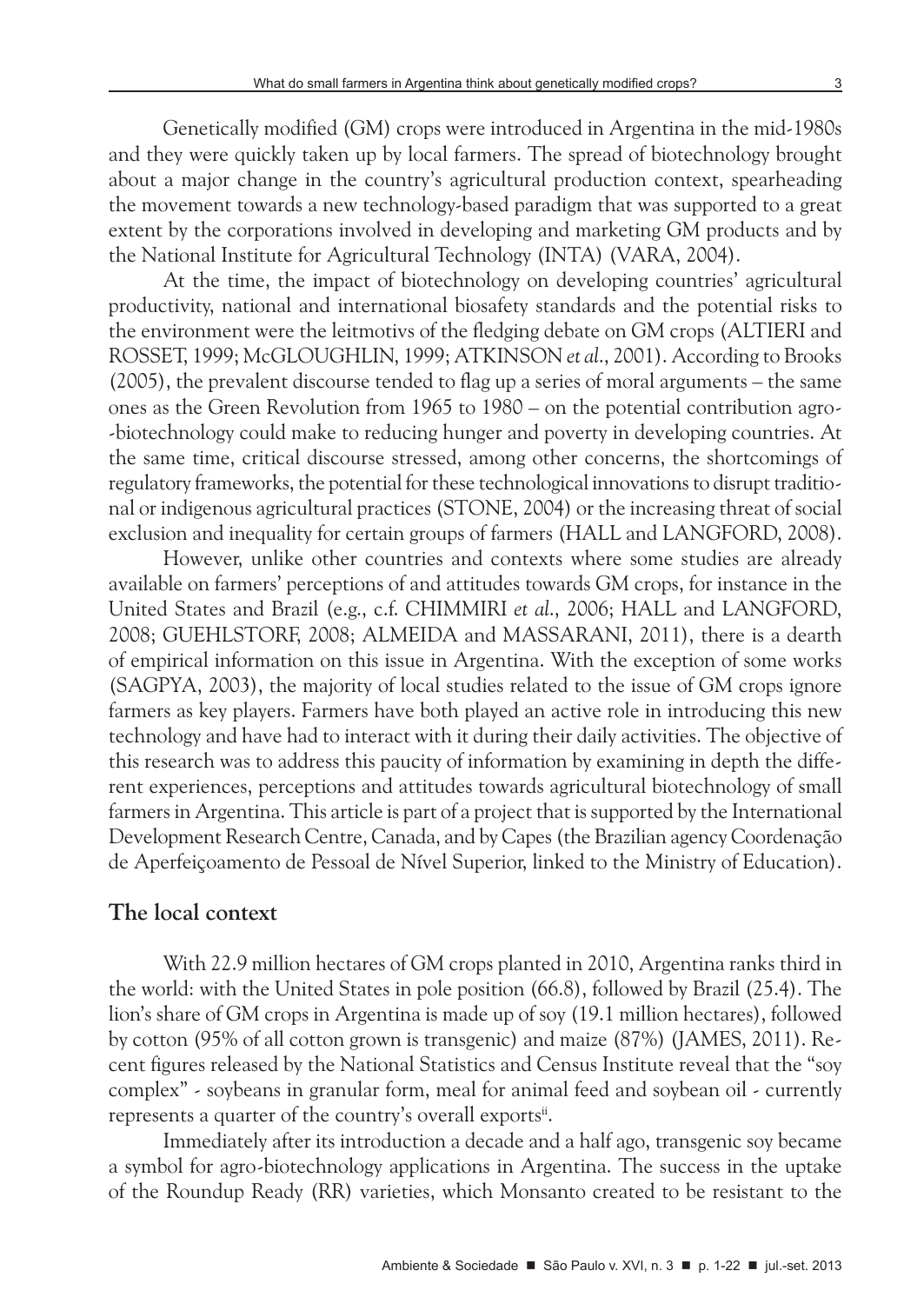herbicide glyphosate, and their combination with no-till methods "marked a decisive point from which this crop began a period of extremely rapid growth" (BEGENSIC, 2002, p. 3). Thereby, soy replaced other crops and was introduced with good results in areas previously deemed unimportant from an agro-ecological viewpoint. The widespread use of RR soy amongst local farmers was chiefly attributed to the fact that it makes daily work easier and yields are lower. Another key factor was that Monsanto failed to patent RR soy in Argentina, which enabled other transnational corporations (like Nidera) and local companies (such as Don Mario, Relmó and La Tijereta) to include this strain among their varieties that were adapted to different areas of the country. Consequently, the price of RR soy remains substantially lower than in the United States (GAO, 2000). In this context, allied to the fact that the patent for glyphosate expired in the mid-1990s, the technological package ended up being a low-cost one for Argentinean producers (e.g. PENNA and LEMA, 2003; TRIGO and CAP, 2003; QAIM and TRAXLER, 2005).

Although GM crop production has rapidly increased over the last decade, GM crops have not been without technical, political and economic controversy, involving different specialists, organizations and regulatory and supervisory government authorities from the very outset. As has occurred with other biotechnology applications, in the case of genetically modified soy, its safety as regards health and the environment has been called into question. It has also been pointed out that the growth of soy monoculture has taken place at the expense of other crops and livestock rearing. Moreover, soy monoculture is said to encourage the concentration of land, expulsion of small farmers, dependence on technology developed by multinational corporations and the intensive use of costly machinery and equipment. Environmental organizations (Foro por la Tierra y la Alimentación and Red Alerta Transgénicos) have warned that the country could become a monoculture-dependent "soybean republic" (VARA, 2005). On this issue, Greenpeace - as well as social movements and NGOs such as the Grupo de Reflexión Rural Movimiento de Campesinos de Santiago del Estero, among others, - have repeatedly stated that soy destroys the environment and that its use as a crop can be seen as a paradigm of the country's agricultural insecurity.

Moreover, the possible negative impact of glyphosate on rural workers' health is currently an increasingly important controversy involving scientists, legislators, companies and government representatives (VARA, PIAZ and ARANCIBIA, 2012; ARANCIBIA, forthcoming).

Against this backdrop of declared or latent conflicts, the mass media in Argentina has also covered stories on GM soy. As Polino and Fazio (2005) demonstrated, terms like "biotechnology" and "transgenic" appeared in journalistic discourse at the end of the 1990s and have spread swiftly and continuously. Yet in the same article, the authors reveal the results of a piece of national research where the majority of Argentineans (60%) living in urban areas were not aware of GM soy production in the country. This would suggest that almost a decade after this technology was introduced in Argentina, genetically modified crops were off the radar for a sizeable segment of society.

As regards the possible effects of GM soy on health and the environment, the research revealed that there was no prevailing perception. Personal stances were shared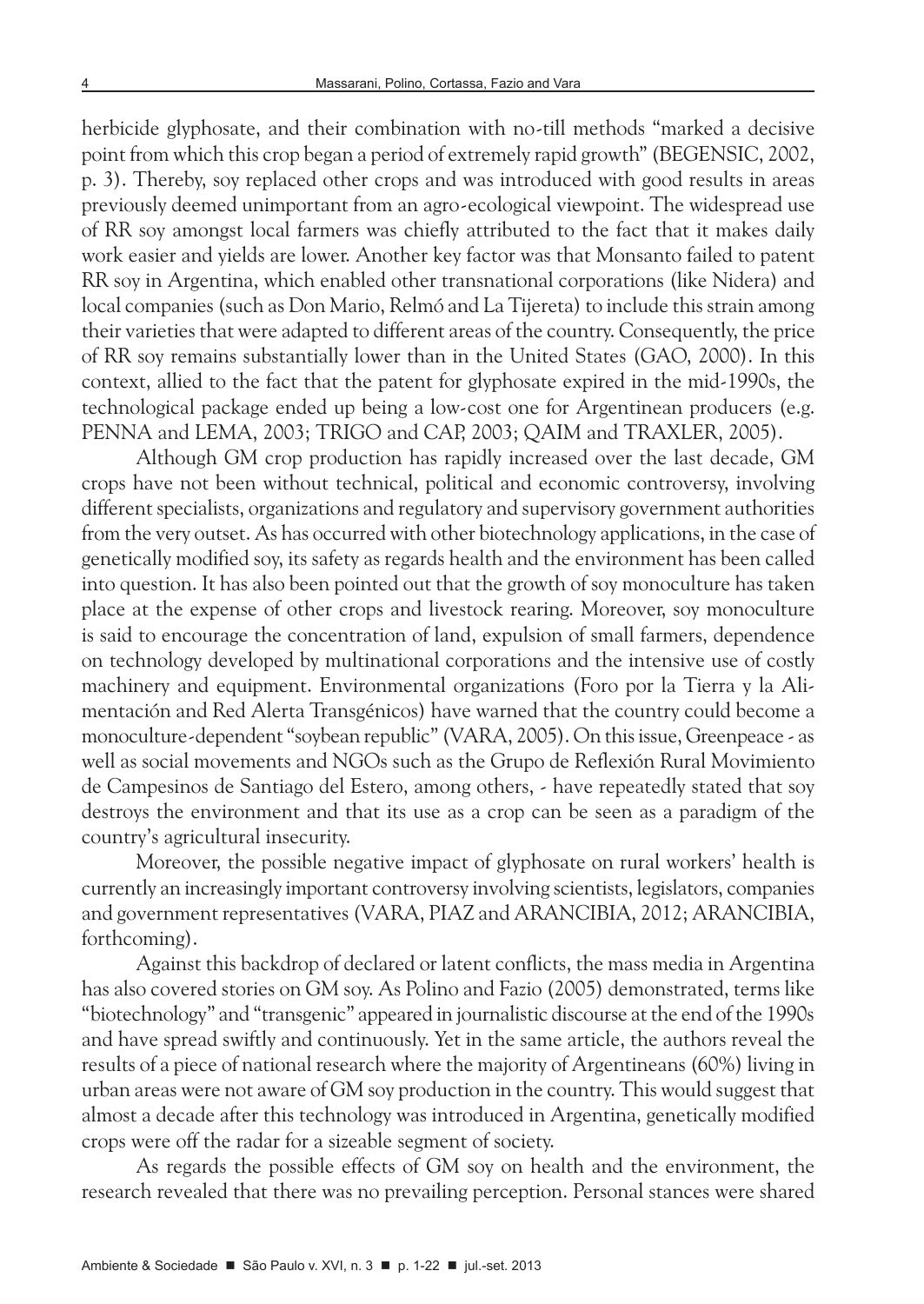evenly between four alternatives: those who believed that GM soy was not harmful; people who were sure the opposite was true (at least in terms of the potential); ambivalent people; and those with no opinion. Nevertheless, when asked if they would buy a genetically modified product, the majority of people answered no, saying they would prefer not to buy any transgenic products, even if they were cheaper (POLINO and FAZIO, 2005). This conclusion tallies with the findings of Mucci (2004) and with the moderately negative pre-disposition amongst consumers revealed in research by SAGYPA (2003).

#### **Participants and procedures**

This study is part of a larger project researching the social dimensions and public policy-related aspects arising from the uptake of GM crops in Brazil and Argentina.

A qualitative focus-group methodology was used to research small farmers' perceptions of genetically modified crops, which enables information to be collected through members of a group interacting on a given topic (KITZINGER, 1994, 1995; MORGAN, 1997). As such, the advantage it offers is that it is a partially-controlled observation situation that closely resembles a normal conversational exchange, which enables discussions to be enriched with the introduction of aspects that researchers have not foreseen.

Five focal groups were held, with a total of thirty-eight participants, between June and July 2007. The groups varied from five to thirteen  $(Av = 7.6)$  subjects, who had been selected by being put forward by producer associations, and included farmers with up to one hundred hectares productive land from three Argentinean provinces: Buenos Aires (cities of Pereyra, Bragado and Junín), Chaco (Villa Ángela) and Entre Ríos (Gualeguay). The criterion of intragroup homogeneity and intergroup heterogeneity was followed in forming the groups with regard to the prevalent type of GM crop among the participants. Intergroup heterogeneity was also planned for when the productive areas to be examined were chosen. In this way the groups were set up in such a manner as to represent the diversity of economic and social characteristics of the agricultural regions of Argentina<sup>iii</sup> and producers' experiences with different applications of GM products (Table 1).

Meetings were held in rooms located in the participants' communities and the sessions lasted one and a half hours on average.

| Group | <b>Province</b>     | City           | <b>Main crop</b> | <b>Size</b> |
|-------|---------------------|----------------|------------------|-------------|
|       | <b>Buenos Aires</b> | Pereyra        | Horticulture     | 13          |
| 2     | <b>Buenos Aires</b> | <b>Bragado</b> | Soy              |             |
| 3     | <b>Buenos Aires</b> | Junín          | Soy              | 6           |
|       | Chaco               | Villa Ángela   | Cotton           |             |
| 5     | Entre Ríos          | Gualeguay      | Soy              | 5           |

#### **Table 1. Group composition**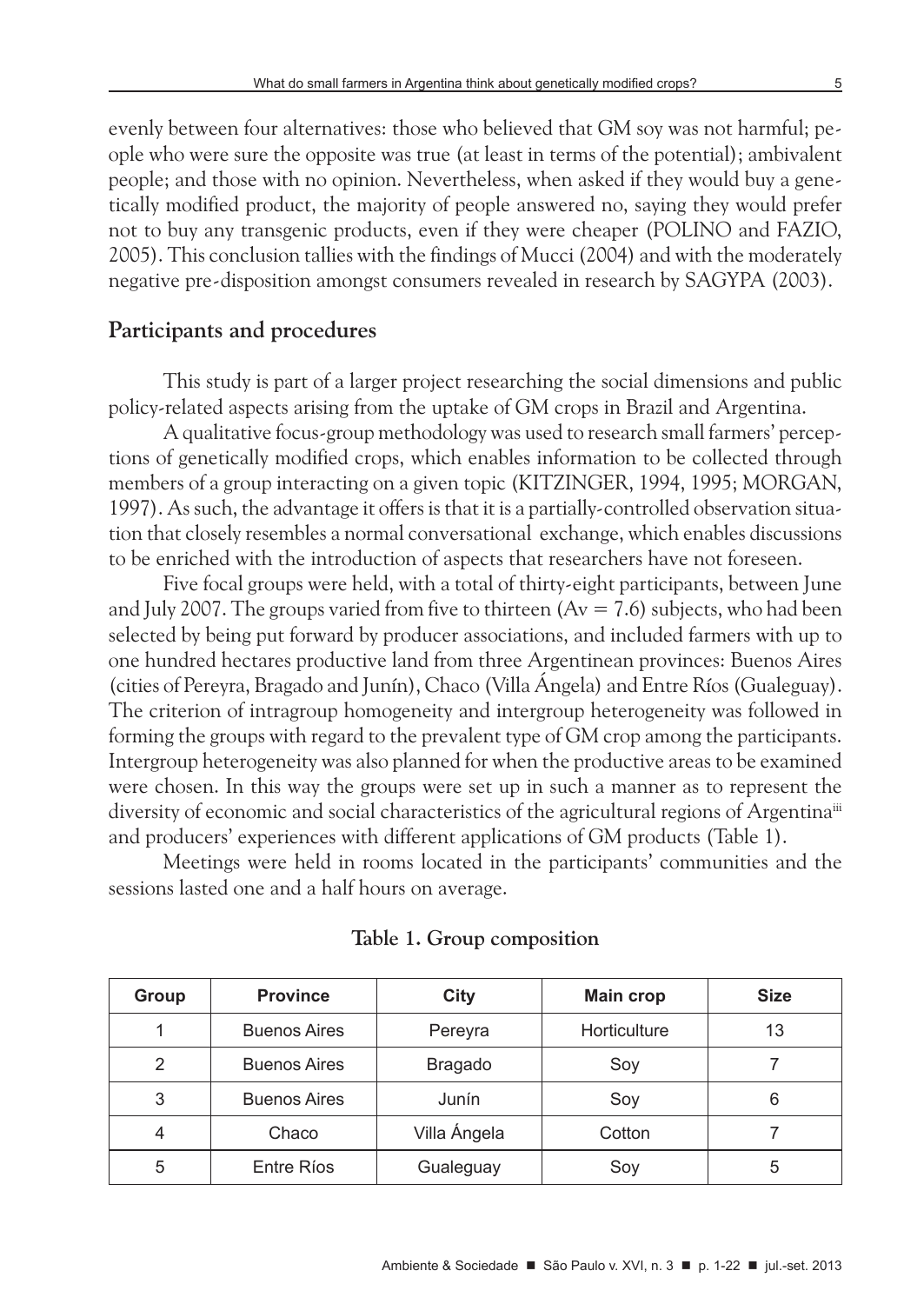The discussion followed the standard for qualitative procedures, with moderators presenting the main topics and common questions to the groups, steering the conversations in a non-directional manner and avoiding expressing their own points of view.

The dialogues entailed a series of questions on different levels, from those related to biotechnology and genetics in general - which acted as an anchor for farmers' perceptions in particular with regard to GM crops - to others more strictly related to farmers' experience of, information about and attitudes towards their specific crops and the previously-described context. The audio recordings of each session were transcribed in full. The results reported below cover the most significant examples of interventions on: a) knowledge and consumption of genetically modified food; b) the perceived benefits linked to GM crops; c) perception of risks from GM technologies, in particular regarding health and the environment; d) the perception of stakeholders who have benefitted from GM crops; e) the participation of farmers in the decision- -making process.

#### **Results**

#### *Knowledge of GM crops and attitudes regarding consumption*

Significant differences regarding the level of knowledge and the sources of information were noted between groups that use and those who do not use GM crops. Farmers who use GM crops found it easier to remember the time they first heard about them: they mentioned a time frame between 1994 and 1997, encompassing the period in which the authorities allowed genetically modified soy to be grown commercially, which was used for the first time in Argentina for the 1997 harvest. The majority of subjects stated they had first had contact through sales representatives from biotechnology companies. The majority of participants from Bragado, Junín and Gualeguay started growing GM soy as soon as it appeared on the market. For most of them, their first contact came through direct experience, i.e. by growing genetically modified seed as a test. For farmers growing crops other than soy (Villa Ángela), the mass media, word-of-mouth and the Agricultural Federation were the main sources of information on the matter. The majority could not pinpoint exactly when they first heard about GM crops and, when they did specify a date, the date was only a few years before the focal group met.

Producers of GM crops have knowledge about them, at least generally-speaking. Some of them provided a clear definition of GM crops, explaining in their own words the general characteristics and the type of resistance obtained and, in some cases, using basic scientific concepts. Others managed to at least mention "key words", such as "laboratory", "modification" or "gene". However, as the dialogue below shows, farmers with little experience of GM crops generally demonstrated that they were not familiar with the issue, and often were not able to provide a definition. They also confused "GM crops", "genetic improvement" and "hybrid plants", chiefly amongst those with a low level of schooling, who confused "GM crops" with "organic" crops: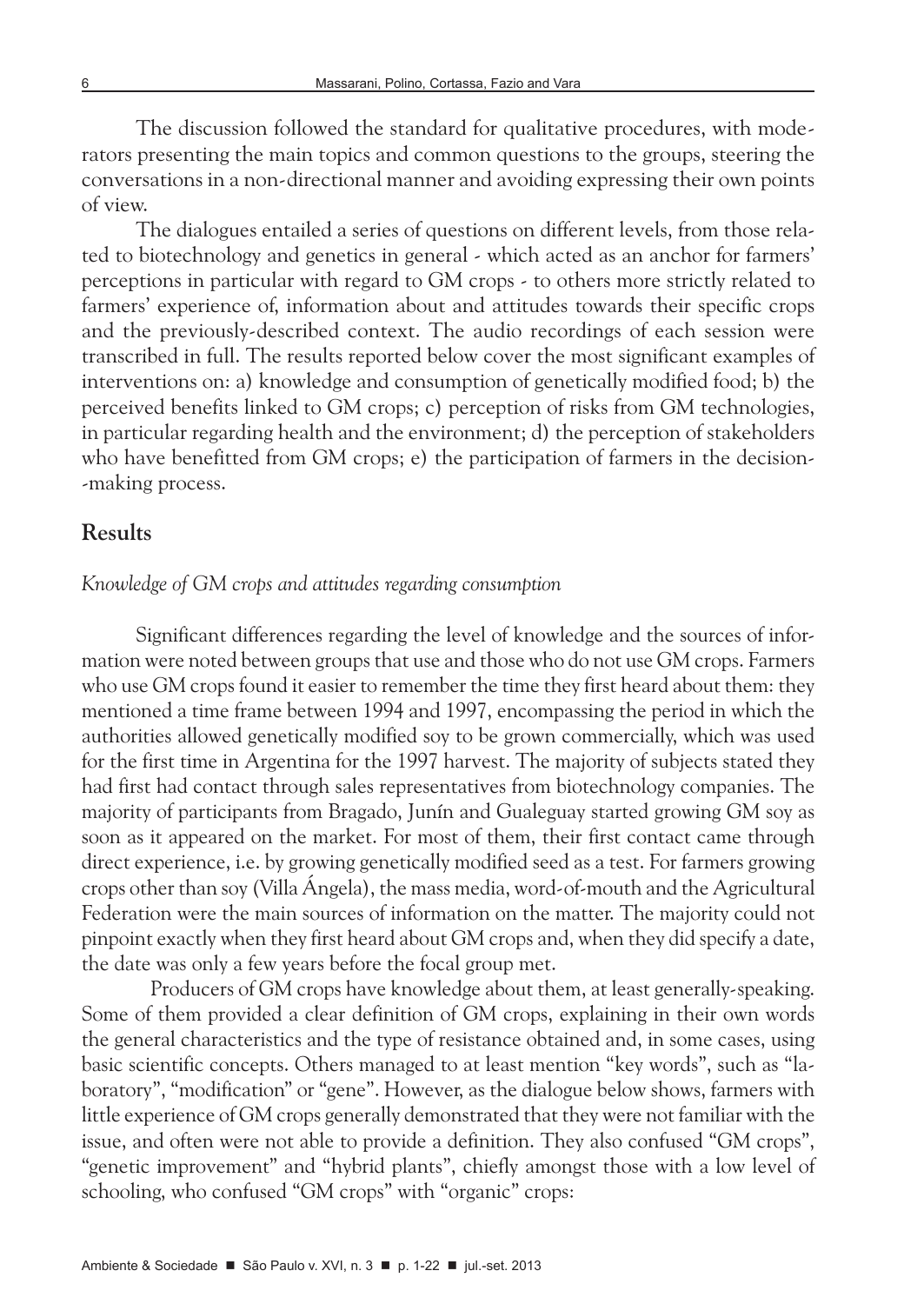"What are transgenic crops? We don't know…" (1-7) "*Transgenic, organic,* isn't it all the same thing? I don't exactly know what they are…" (1-11)

GM crops were also closely identified with pesticides – a question that received special attention among participants in the Pereyra group, where training is available for those interested in planting crops without pesticides. Even among those most well- -informed and familiar with the subject, some confusion may occur, as appears to be the case in the following definition:

> "It is a plant modified by man to produce something that is not present in nature. It's a manipulation. It's a modification […] They identified a soy plant that didn't die and isolated the gene from it. They mapped the ones that were resistant to glyphosate" (2-5).

An interesting comparison was raised in the Villa Ángela group, which defined GM crops as the result and a scientific intervention similar to that used to obtain a test tube baby (term used mainly for the preliminary stages of in vitro fertilization):

"I think it's like a test tube baby or something similar." (4-6)

"Exactly: they take the seed and carry out the experiment." (4-3)

"Did you all know that with test tube babies, you can even know what color the baby's eyes will be? I think you can know exactly what color, shape, everything will be …" (4-6)

The association is interesting from a social consciousness point of view as regards how scientists intervene in nature. Although In Vitro fertilization and transgenics are not isomorphic, in both techniques man intervenes to obtain a result that is unavailable using natural processes. Both also raise bioethical issues. The notion of genetic manipulation is part of the debate surrounding In Vitro fertilization, which includes questions such as genetic manipulation to choose the gender of the embryo - and can go even further with therapeutic cloning. It is the concept of human intervention in a laboratory which is stressed in this comparison between transgenic products and test tube babies. The issue of genetic manipulation and the bioethical controversies linked to it were raised at different times in the groups while the consequences for health and the environment were being discussed.

The majority of participants stated they had already consumed GM products or would do so without any fears or preconceptions. More than this, a widespread perception is that these products are so widely available that people consume them without even knowing.

"We all eat them [genetically modified food]!" (2-5)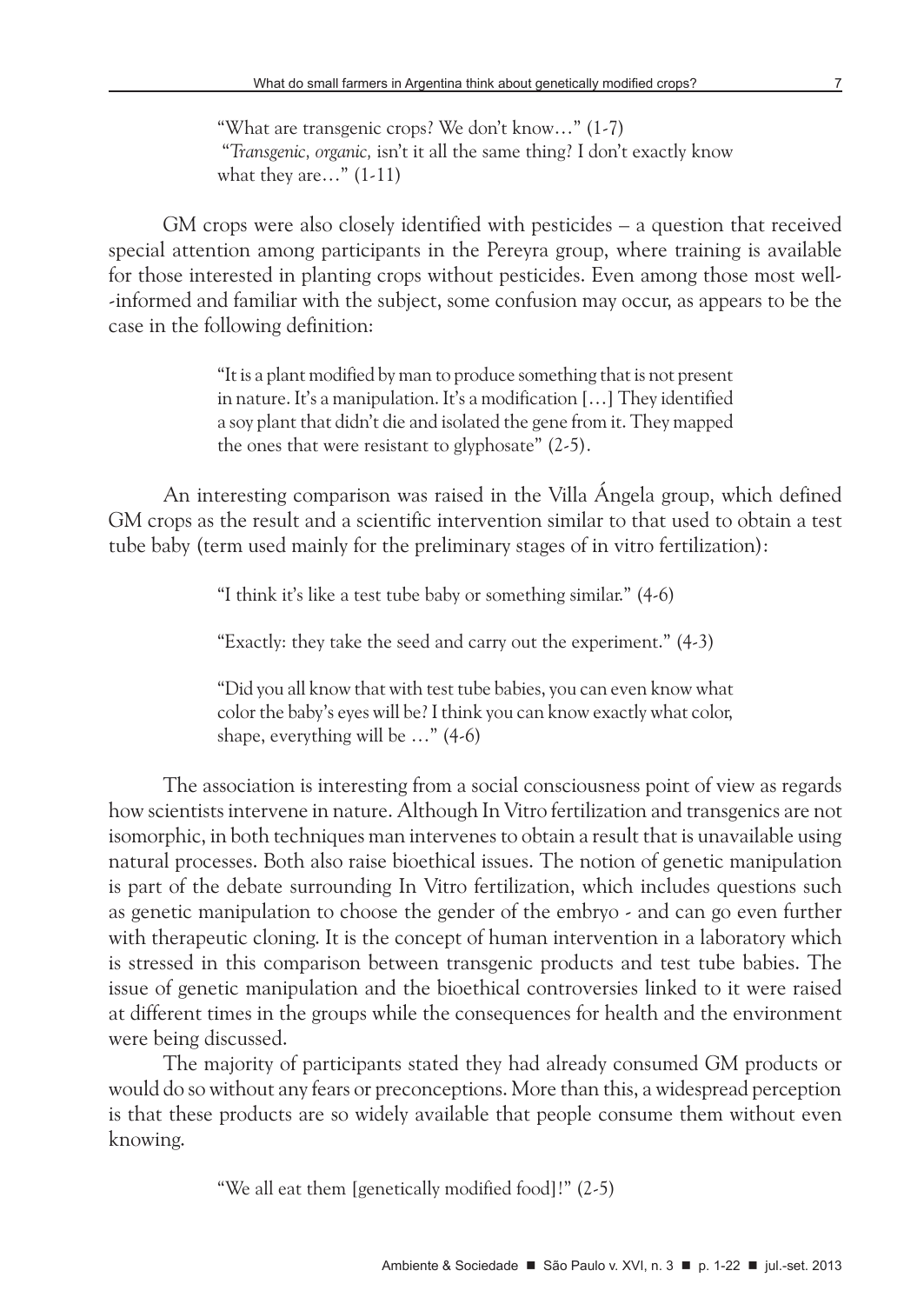"Everyone eats genetically modified food. You too [referring to the moderator and the observer]." (2-4)

#### *Benefits of GM crops*

The uptake of transgenic seeds in Argentina unleashed a maelstrom of controversy regarding positive and negative issues linked to them, as mentioned before. In particular, the benefits related to their introduction were closely linked to the promise of huge profits stemming from transformative biotechnology. Among the groups, opinions were linked to each person's different experiences with GM crop applications, except with the Pereyra farmers, who had never had any contact with them and therefore based their stances on presumptions. In this group, the benefits were imagined to be possible solutions to problems and difficulties encountered on a daily basis, where the technology could act as a tool to help growers improve the quality of their products:

> "Yes, [using GM seeds] might be a good idea if there is another plant that doesn't attract pests, it could be better for us… (...) because the plants are very delicate (…), very fragile… If there were a better plant, it would be cheaper and we could sell it on the market at a lower price." (1-6)

Those with GM crops stressed that they thought there were specific benefits related to these crops. The economic aspects of land management and the improved productivity play an essential role in their thoughts, as well as the simplification offered by this crop to the process for no-till methods. When they were asked why they decided to grow GM crops, a number of answers shared the same content:

> "GM soy is a watershed. (...) Before, we used to use a large number of chemical pesticides to kill the same number of weeds, and even then we didn't kill them. Now, with one chemical pesticide (…), glyphosate, we kill everything. It's much simpler, compared with before. (...) There is a difference in costs in terms of the agricultural labor." (3-3)

> "With glyphosate, it's easier to earn money as you don't have pests taking over… it's much more profitable…" (5-2)

Among the advantages offered by GM soy, different farmers stressed its ability to grow even in adverse conditions. However, many have a different opinion of GM maize. When asked why they still grew traditional maize instead of genetically modified maize, they argued that the seed is cheaper and generally you merely have to monitor the plot to identify any potential pests and if any are identified, you can spray the area with pesticide. Furthermore, according to the farmers, it is not possible to choose between conventional soy and GM soy in Argentina at the moment, stressing that there is no way to go back to conventional soy: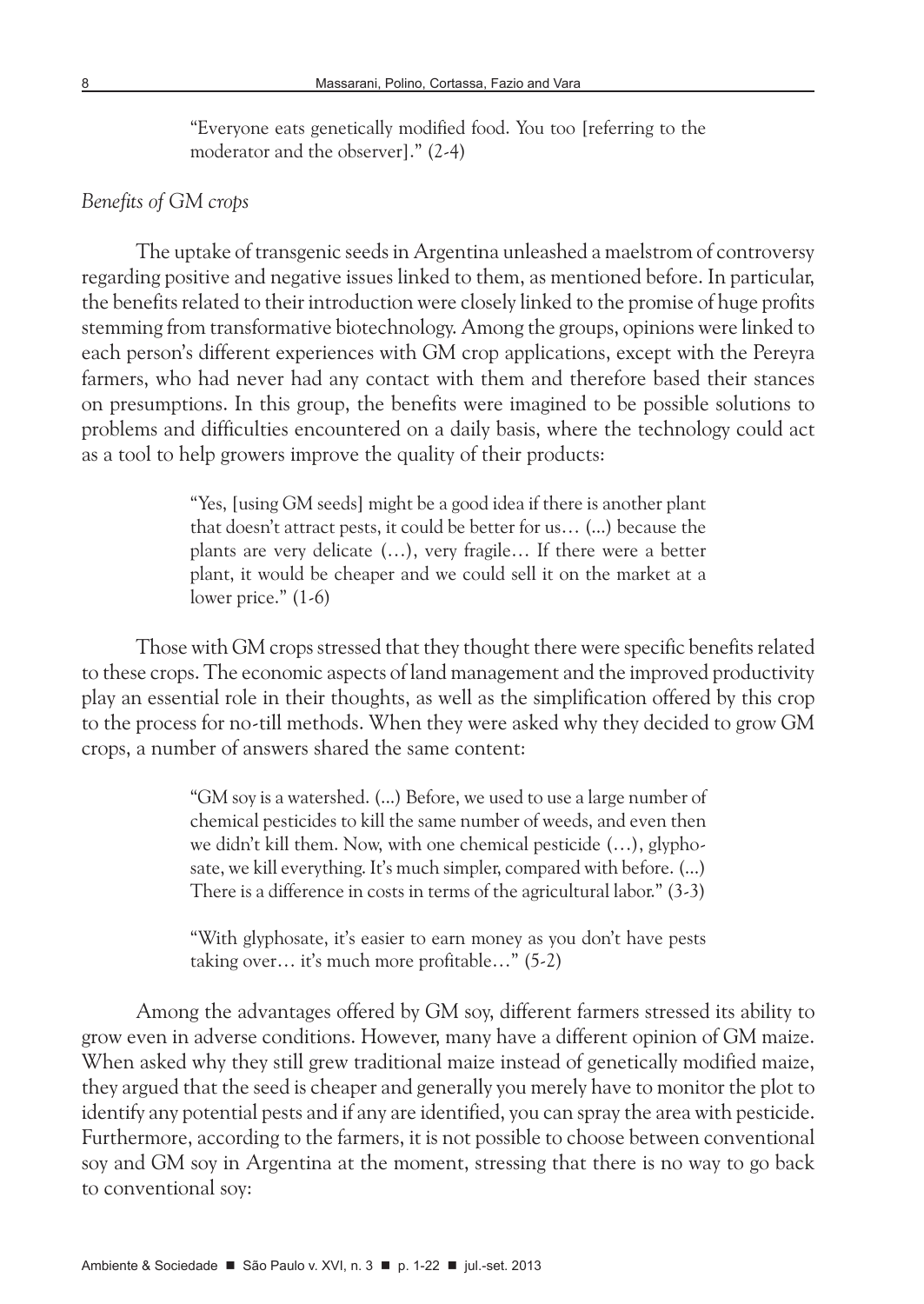"Traditional soy is not available any more. It is no longer on the market." (3-4) "You can't go back. (...) It's easier, quicker. (...), if we had to go back to the traditional way of growing it, it would be much more expensive and less safe in a number of aspects, the supposed soy revolution would not be possible, which means otherwise it would be much more difficult to colonize areas. (2-3)

As regards the mass uptake of GM crops in Argentina and the process of traditional crops disappearing, some participants - mainly the well-informed and politically active Bragado group – highlighted a combination of factors, such as the clear-cut economic benefits, the country's situation and the strategies adopted by Monsanto:

> "(...) I'd imagine that 95% or 98% of Argentina's soy is transgenic (...) I would say that maybe they (the multinationals) sell us a package and tie us in to this package, Monsanto perhaps, maybe it isn't so easy to sell it in other parts of the world with different legislation…" (2-4) "It seems that this is the result of a number of factors. In reality, the justification for transgenic products doing so well in Argentina is an economic question. In the context of a country like this, which generally sees a lot of variation, we have the price of agricultural inputs which can change by approximately 30% from one harvest to the next, and thus the chemical pesticide market would become prohibitive for producers. This technology therefore came along, it was very good and we noted that with a lot less money, you could get higher dividends. That's how this country works, it's all related to money." (2-7)

Although the general comments were in favor of the benefits of GM soy, some of the participants highlighted drawbacks that will be reflected on shortly, such as the increased price of seeds and possible risks to health and the environment. In addition, one concern that was raised during the discussions was the reorganization of the social structure as a "collateral effect": there are ever fewer farmers in the countryside, the number of small farmers has fallen and the land for growing soy is concentrated in all but a few hands, generally large companies that lease or purchase the land.

## *Risks associated with GM technology (health, environment)*

Perception of the risks linked to GM technology did not appear to be clearly defined among the subjects. In fact, few accounts expressed concern in this regard. The feeling of doubt and uncertainty was clearer.

> "It seems that as these are organisms with a virus or genes from other things that are resistant to some pesticides and other things, they can produce an imbalance in the human body or in organisms that makes the body more resistant, for instance, to some medicines, some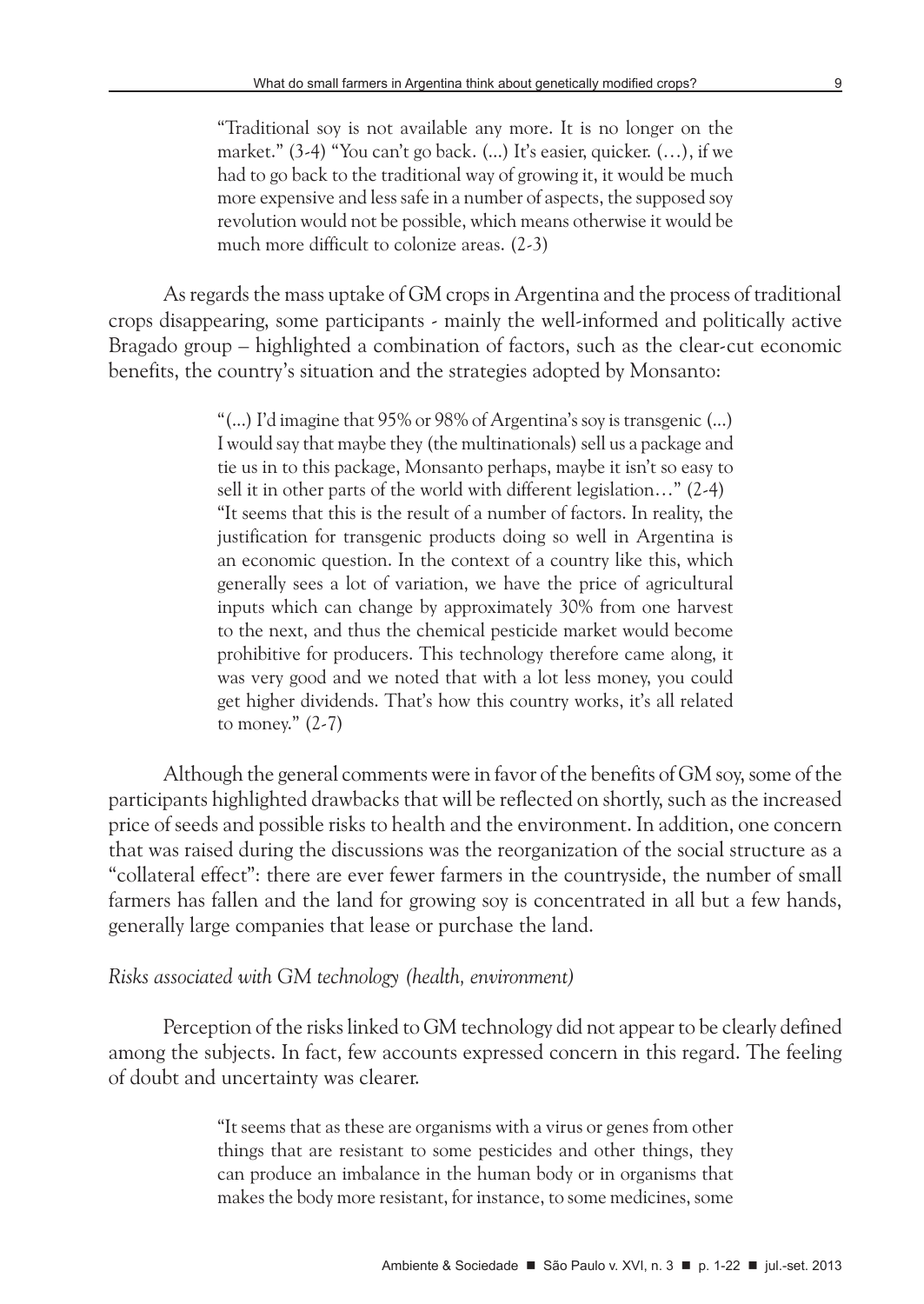antibiotics. In other words, they can carry across into the human organism and harm us." (5-5)

One general characteristic among groups was the discursive overlapping of, on the one hand, the risks associated with GM crops and, on the other, the risks to the environment and health from pesticides. The perception of risks is very clear in this regard and generally there are no doubts about the harm caused by use and abuse of chemical substances on crops. When we asked if there were any risks from growing genetically modified crops, one person answered:

> "There are risks, yes. I think they affect nature and the soil. We haven't observed this here so clearly, but in countries that have been using them for longer, there are serious problems of aquifer contamination. Everything is a chemical substance…" (3-5)

Among the better informed farmers (the Bragado group, for example), an association can be observed between GM crops and pesticides when risks were discussed - in this case, not through overlapping, but as an association (often explicitly mentioned). In the following accounts, participants showed different views of the risks to health:

> "I'm not worried about transgenics as a whole because, within transgenics, there are transgenic products that are designed to offer solutions to health problems, both for animals and plants. The major question is the widespread use and lack of control, as we can see with soy (…) when it needs to be sprayed, they spray it, regardless of whether any humans are nearby." (2-5)

> "The question is not 'to grow or not to grow GM crops', but what they do to grow GM crops. The chemical substances used, which are tipped on the soil for it to grow, for the soy to grow. They use a lot of things and I don't know much about them, but the soil is dying. This is due to the chemical substances." (5-6)

Among the well-informed respondents, different perceptions were identified as to the risks pertaining to specific applications of genetically modified plants:

> "I believe that BT is worse than inserting the RR gene as a genetic modification, right? (...) I trust less a modification to insert BT, which kills insects, than inserting a drug that kills nothing, what it does is act as a catalyst to speed up the plant's calcification. (...) BT produces a substance that kills insects, it is an insecticide. This is much more dangerous. That worries me much more than RR." (2-7)

We also asked if farmers would plant GM crops if there was scientific evidence of the risks or a legal ban. The majority of the accounts demonstrated more concern with regard to the economic question: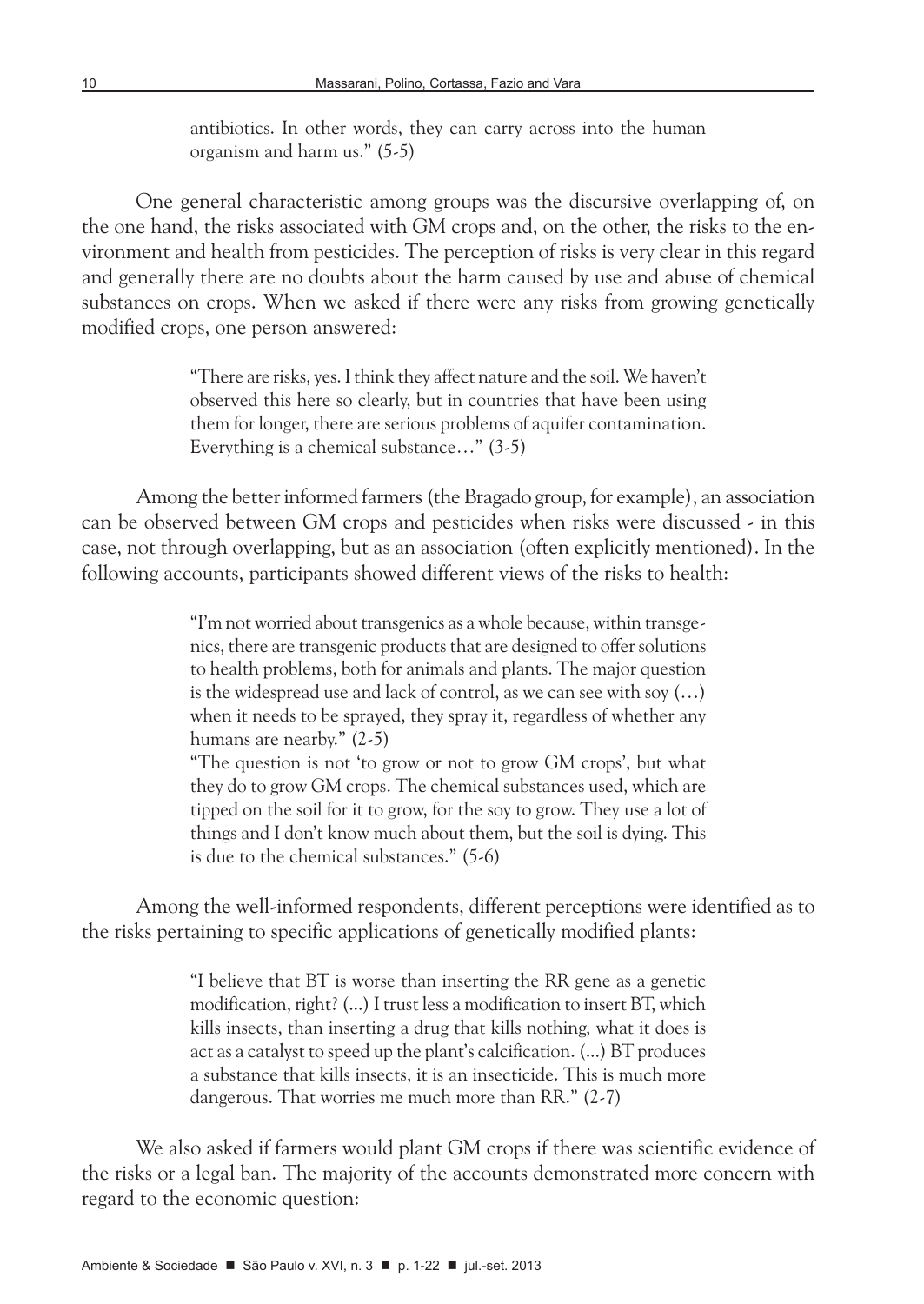"I think that they [the farmers] will plant them, as they are producers that are much more interested in having a  $4 \times 4$  pick-up truck  $(...)$  $(4-3)$ 

"I think that the first thing that they will say is "I'm sorry, what you're saying is correct, but what am I going to eat? I need to plant them." (...), and they will plant them [GM crops]. They won't look for other alternatives." (4-7)

One strategy to "justify" the possibility of planting GM crops even if there were proof of the risks was to say that each social stakeholder has a different role in society and that the main role of farmers is to sow:

> "It is, that's right. As producers, this is beyond our remit. We grow [GM crops] not because they are in fashion, but because they are more profitable and provide better results. It is up to the State to assess if they are dangerous to health and, if so, they should withdraw them from the market (…) and they will be replaced by something else. But this is out of our reach, there is nothing we can do." (2-6)

It should be pointed out that in different cases, the decision to continue producing genetically modified crops, even with proof of the risks or bans, is also presented as a consequence of its context and as the only available alternative. In this regard, the following dialogue is clear:

> "Maybe I'm being a bit dramatic… The thing is that we know that... they are messing up the environment, but there is no other option. Here in Gualeguay, for example, 30% of the population works for xxxx [name of a local company] and everyone knows that it is contaminating the river." (5-4)

> "Yes, producers know what should be done to preserve the soil. Business is… well, everything is steered by the economic policy set by the government for the sector, so what counts most for the decision is the cost." (5-1)

Nevertheless, we also find those that agree that economic aspects have the most bearing on the decision for the majority of farmers but who are against this position:

> "I don't share this point of view that "everything is done in the name of economic profit". (...) I know what we can do to get more profit; I've just decided not to." (2-4)

Some participants also expressed the view that the decision whether to plant GM crops is not based on proof of the risks or on the government's legal measures but actually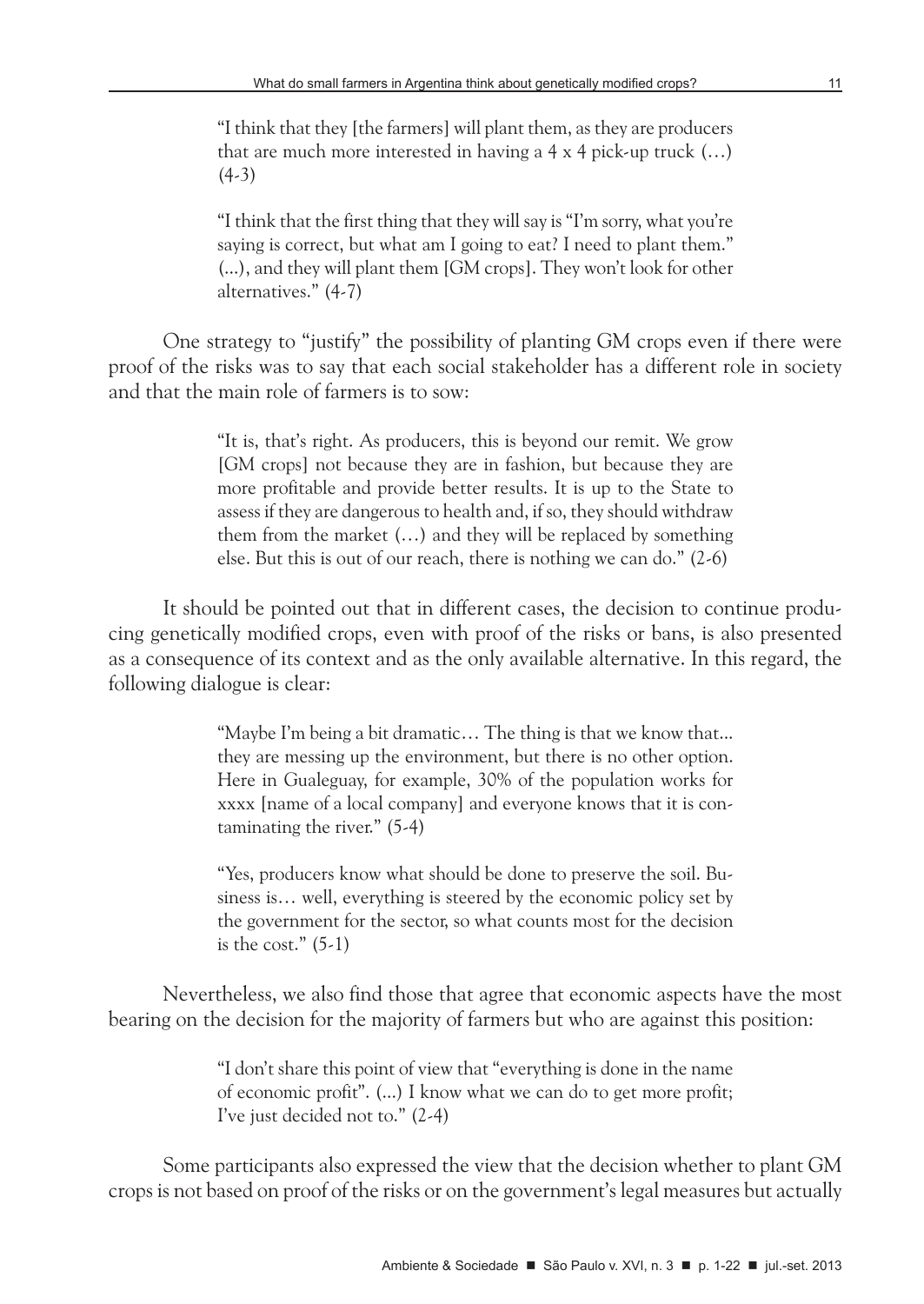on whether a consumer market exists for the genetically modified crops. In this regard, some of the farmers said that they would stop growing GM plants if there was no way to sell them.

#### *Social stakeholders that benefit from GM crops*

The question of which social stakeholder(s) (small farmers or national/ multinational biotechnology industries) benefit the most from GM crops provoked controversy in the groups. The majority stressed that there was no doubt that the major companies benefit most and at the expense of the others. According to the accounts, these "others" are mainly small farmers and/or society as a whole. Society is deemed to be affected, for instance, when potential health risks are covered up so as to protect profits:

> "There are some companies that are analyzing the damage transgenic products may or may not cause, but a big company like Monsanto avoids releasing this information to the public… And, yes, there are problems for the environment and human beings…" (5-5)

The payment of royalties was also referred to as a source of profit for some, i.e., for the company with a captive market:

> "Monsanto is the one with the patent and for this reason they have a stranglehold on virtually everyone that uses soy. (...) Firstly, they want to sell you the technology (…) when you are already dependent on the technology, they start demanding you pay royalties. The problem is that when you become a prisoner to this technology… there is no other option… (…) when the technology is widespread… When you are a captive producer, for the company, it's like having the profit already  $(...)$  they are making money out of the producer." (5-1)

Furthermore, it was stressed that the trend towards financial speculation is another factor benefitting large companies but not small farmers:

> "From what I know about transgenics, in the case of soy, I agree that it is easier to produce, it's cheaper, the crop is versatile, the size and the explosion of soy has been a wonderful thing from a productivity point of view. But it is also correct (…) that there are fewer and fewer small producers. (...) it's easier to grow soy with direct planting methods, it's easier for the *pools de siembra* (large organizers of contract agriculture)*,* which invest capital and don't see this from a production point of view but rather as a financial transaction. Growing soy is a financial transaction. It is seen from a financial point of view, and not from the producers' viewpoint." (2-4)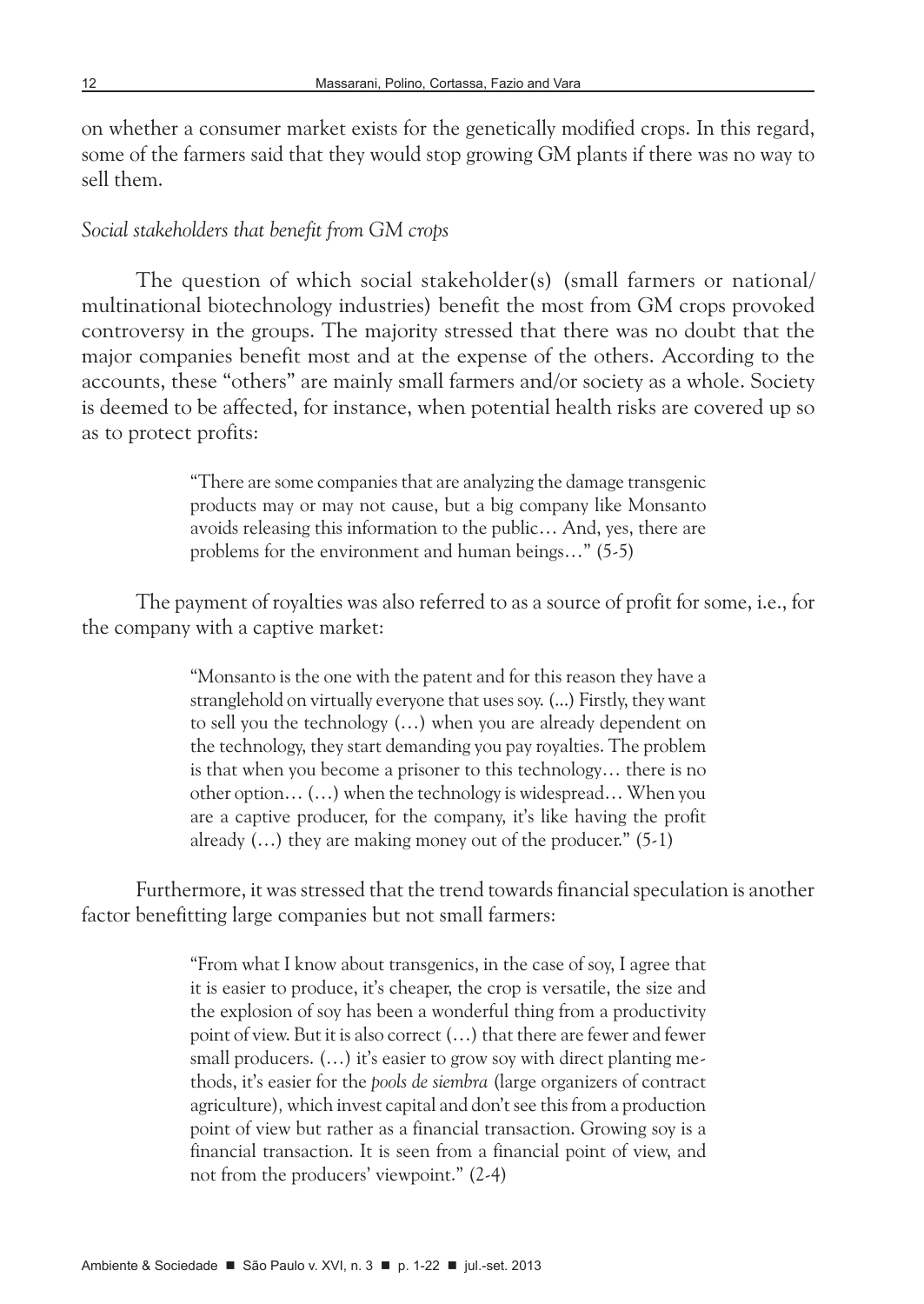The benefits and the high rates of profitability from RR soy make the question of improving the social structure very important. The ongoing exodus from rural properties worsened by the current situation for agricultural farming is a consequence of different producers renting out their own land to the large corporations, as some of the participants identify:

> "People that have never lived in rural areas are investing money in the countryside; and on this, those who generally worked in agriculture have to sell up because they pay much more." (3-6) "Small farmers (...) are finished with. Yesterday, I was reading a report: 3% of Argentina's producers plant 70% of the country's total soy. So you can see what it's like: the other 97% grow 30% [of the soy]." (3-4)

During the discussions with the groups on soy production, different participants raised concerns about social changes in the countryside. To sum up, the concerns revolved around the rural exodus, the drop in work for agricultural workers and the fact that producers let out their land and, by doing so, are losing their identity and no longer feel like they belong to the land.

#### *Farmers' participation in the decision-making process*

The request to be heard in the decision-making process for questions related to agricultural legislation was common to the groups, although their members considered this situation to be difficult to achieve, partly due to their marginal situation in society:

> "They don't listen to us. The government looks the other way, producers are not engaged." (3-3) "They listen to us, but do not pay attention to what we say."  $(4-7)$ "We should be listened to but we are the last link in the chain..." (1-11)

However, when we asked if they had really tried to intervene in the decision- -making process, we were given different answers which can be divided into five general groups: (1) those who think it is important that farmers be heard and, in practical terms, try to participate by going to meetings, demonstrations, etc.; (2) those who agree with the need to be heard but who do nothing in particular to fulfill this objective; (3) those who also agree but don't know how they could take part; (4) those who think taking part in the decision-making process is not the farmers' social role, but that of policy makers; (5) those who do not understand what it means to be heard in the decision- -making process and who confuse this with receiving what they consider basic needs from the government: electricity, material support, financial incentives, etc. Let us examine these categories in more detail, starting with the final one. The Pereyra group was a clear example of the fifth attitude where participation was associated with support and assistance.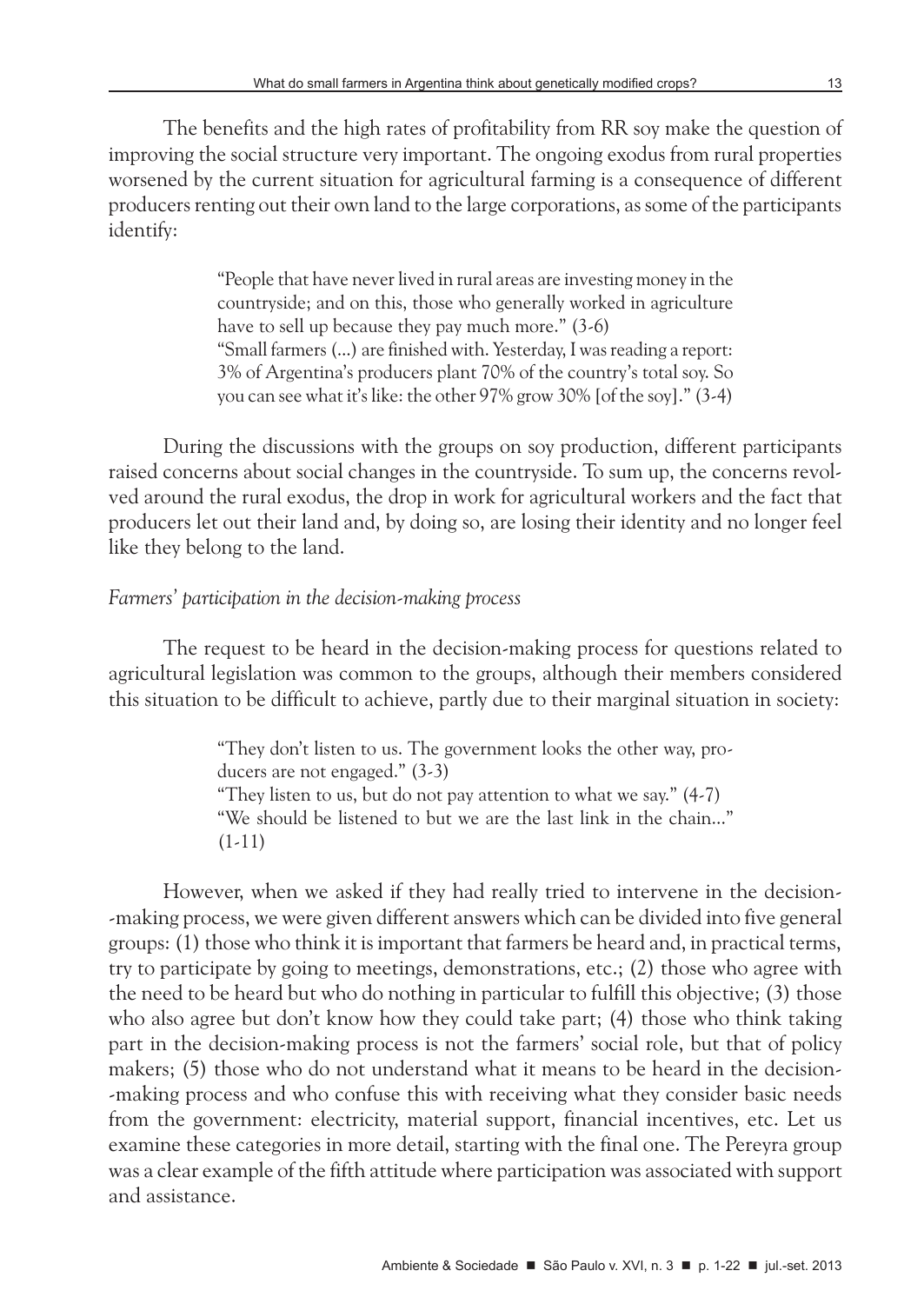"What we want here is electricity and treated water." (1-4)

Also in the Pereyra group, the farmers openly vented their feelings about being excluded by the system, of things going from bad to worse as they are not landowners and are, for the most part, foreigners originally from Bolivia:

> "We want them to help us, to listen to us!" (1-6) "We're not the owners [of the land], maybe that's why we don't have a voice or a vote." (1-1) "Sometimes we feel like intruders, like people without any rights ..."  $(1-5)$ .

An alternative way of identifying ways and means of participating, with a more active approach, was reported by the Gualeguay group, for whom the means of participating are created by the farmers themselves and not by government initiative. In this group, as in others, civil society organizations like the Argentinean Agrarian Federation and the Argentinean Rural Confederation are recognized as important channels, although farmers do not agree with the way in which these organizations separate farmers when representing them into groups based on their scale of production. As expected, those who are not affiliated to the Argentinean Agrarian Federation (such as the participants in the Junín and Gualeguay groups) expressed a more critical opinion in terms of the degree to which they feel it represents them in comparison to those who are affiliated (such as in the Villa Ángela and Bragado groups, whose participants were asked to take part in the focal groups by the Federation):

> "We may identify with their interests but not with their strategies of fighting for them. Let's just say (…) they haven't had much success in drawing attention to our cause. And when there is discontent, everyone should join arms, everyone linked to agriculture and livestock farming, regardless of what scale, otherwise they won't listen to  $us...$ " (5-4)

It should be pointed out, however, that both the subjects who are affiliated to the Argentinean Agrarian Federation and those who are not are skeptical about the tangible results that can be achieved through small farmers taking part. The widespread belief is that "everything is already written or decided", thereby a means of participation that is not fully materialized or a false idea of participation is created, with only the Argentinean Agrarian Federation able to convey the issues that are of concern to small farmers:

> "But at meetings, unfortunately, even though we take part, everything has already been decided before the meeting. We take part to find out what's going on, but…" (4-4)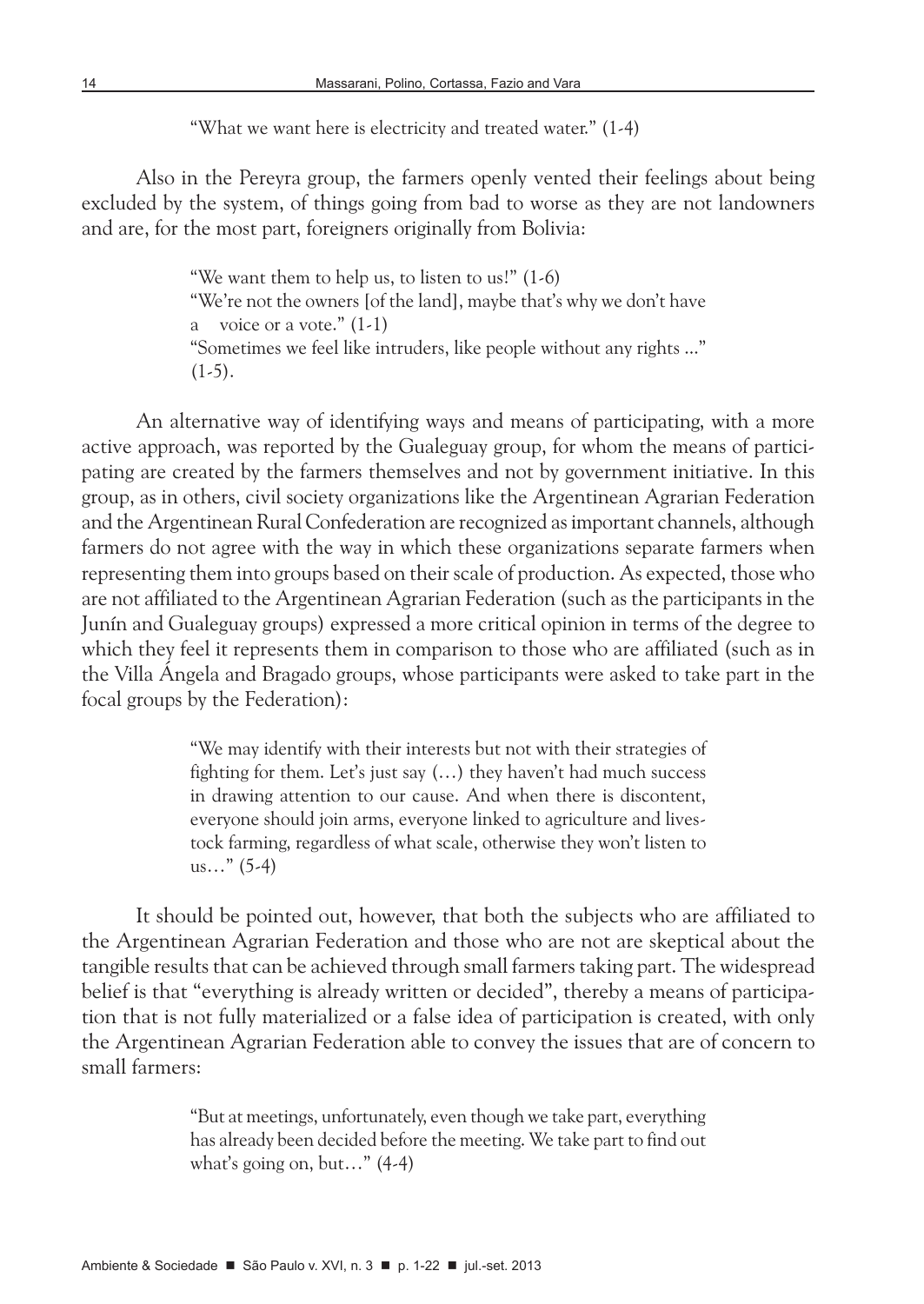The skepticism about being able to exert any influence by taking part at these meetings or demonstrations led some subjects to state that the only way to be heard was to use radical measures:

> "To be heard, we have to do what the others do: block the roads! But we can't leave our jobs!" (1-5)

The same type of uncertainty, even among those who do take part, is also reflected in the perception of to what extent they feel represented by the politicians for whom they vote, in other words, if these politicians pay attention to farmers' needs when drafting changes or legislation. Different farmers said that the majority of politicians only want to win votes, without making any de facto changes to satisfy farmers' needs.

## **Final considerations**

Since their introduction in the mid-1990s, the production of GM crops in Argentina has increased rapidly. In particular, the extremely fast adoption of RR soy placed the country on the world leader board for soy production and exports. This would suggest that local farmers are satisfied with this innovative technology. Having this type of positive attitude towards soy is not necessarily related to the fact that the soy is genetically modified, but rather to the increased profits from the soy market and the way it dovetails perfectly with direct planting methods. Moreover, the positive view of genetically modified soy has spread to other crops: currently, the majority of the maize and cotton produced in the country is genetically modified.

Although a generally favorable attitude remains after more than a decade, a number of fears were identified surrounding the environmental and social impacts of growing genetically modified organisms. In the former, these include the emergence of herbicideresistant weeds and problems caused by more intensive agriculture and soy "monoculture", such as the loss of soil nutrients. Another negative concern is deforestation, mainly in the process known as the "pampeanization"" of Argentina: crops that are traditionally grown in the Pampean areas have shifted northwards, causing deforestation and growth in the huge areas occupied by soy monoculture. Among the perceived social impacts is the new social trend spurred on by the aggressive practices of private corporations bent on planting soy on land traditionally belonging to poor families or small farmers, and their contribution towards increasing the concentration of land, the rural exodus and the loss of lay knowledge related to traditional agriculture. Significant differences have emerged among those who use GM crops and those who do not in terms of knowing what this entails and being able to hold a discussion on the subject. However, there is even confusion in the ranks of those who grow GM, such as, for example, on the differences between "transgenics", "genetic improvement" and "hybrid plants".

As for the level of knowledge about the potential environmental and social damage or risks, the majority of the sample showed a pragmatic approach: the plants are more profitable and require less work, thus generally there is no major dilemma about grow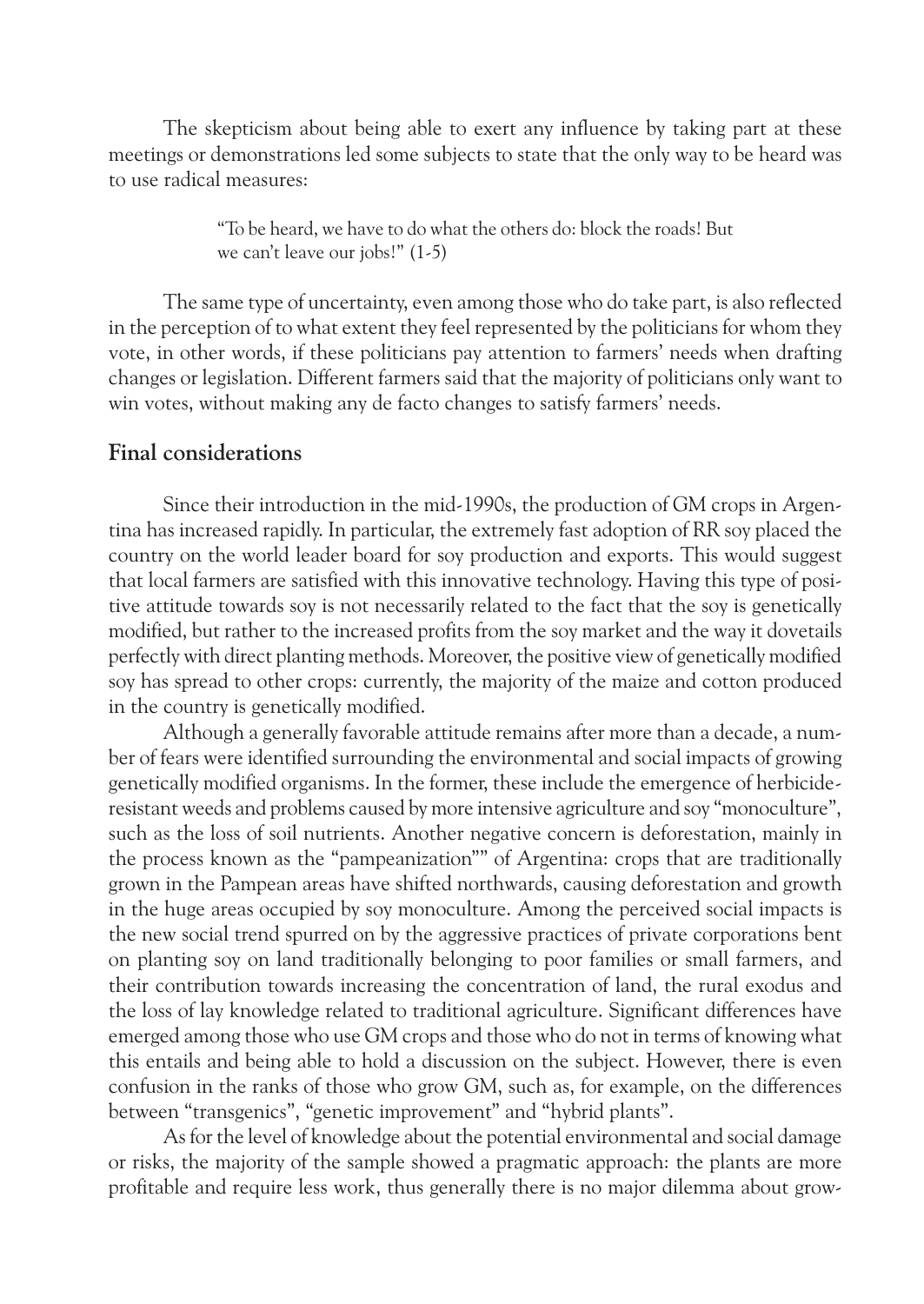ing them. The generally favorable attitude goes hand-in-hand with other attitudes on transgenic plants, such as the human consumption of genetically modified food or the use of GM technology for research purposes in medicine, provided control procedures and access to clear information are improved.

The majority of participants in our study agreed that they should be heard in the decision-making process for agricultural questions, but also recognized the difficulties in achieving this objective. In fact, there were only a few positive responses when we asked if they had actually tried to be actively involved in some kind of participation mechanism. In some cases, the lack of information on how to take part or their own self-exclusion from decision-making circles were the reasons given for remaining outside the process. In other cases, the lack of participation was clearly related to their own position as small farmers, the "last link in the chain", which would imply a serious obstacle to them having their voices heard. This attitude acts as a disincentive to a certain extent, except among those who use it as a motive for supporting more radical measures - including the use of force, such as blocking highways –in order to be heard. These were exactly the measures taken in mid-2008, in what became known as the "countryside rebellion", where the four agricultural producers' associations in Argentina united and blocked roads in response to export taxes on soy, which affected the food supply and led to the measure being suspended.

#### **Notes**

i "(...) Where there are threats of serious or irreversible environmental damage, lack of full scientific certainty shall not be used as a reason for postponing cost effective measures to prevent degradation" (UNCED, 1992). ii In 2007, at the time that this study was conducted, Argentina was ranked second worldwide in terms of millions of hectares planted with GM crops (19.1 million), surpassed only by the USA (57.7 million) (James, 2007). iii Argentina's wealth is distributed unevenly throughout the country, with, historically, a significant share of economic activity in certain areas (the metropolitan region of Buenos Aires and others, such as Santa Fé and Córdoba).

### **References**

ALMEIDA, C.; MASSARANI, L. O modo de organização argumentativo no discurso de pequenos agricultores sobre cultivos transgênicos. **Diadorim**, v.10, 2011.

ALTIERI, M.; ROSSET, P. Strengthening the case for why biotechnology will not help the Developing World: a response to McGloughlin**. AgroBioForum. The Journal of Agrobiotechnology Management & Economics** v.2, n.3&4, 1999.

ARANCIBIA, F. Controversias científico-regulatorias y activismo: el caso de los agroquímicos para cultivos transgénicos en la Argentina. In: TULA MOLINA, F. y Vara, A. (comps.). **Riesgo, política y alternativas tecnológicas. Entre la regulación y la discusión pública**. Buenos Aires: Prometeo, in press.

ATKINSON, H.; GREEN, J.; COWGILL, S.; LEVESLEY, A. The case for genetically modified crops with a poverty focus. **Trends in Biotechnology**, v.19, n.3, 91-96, 2001.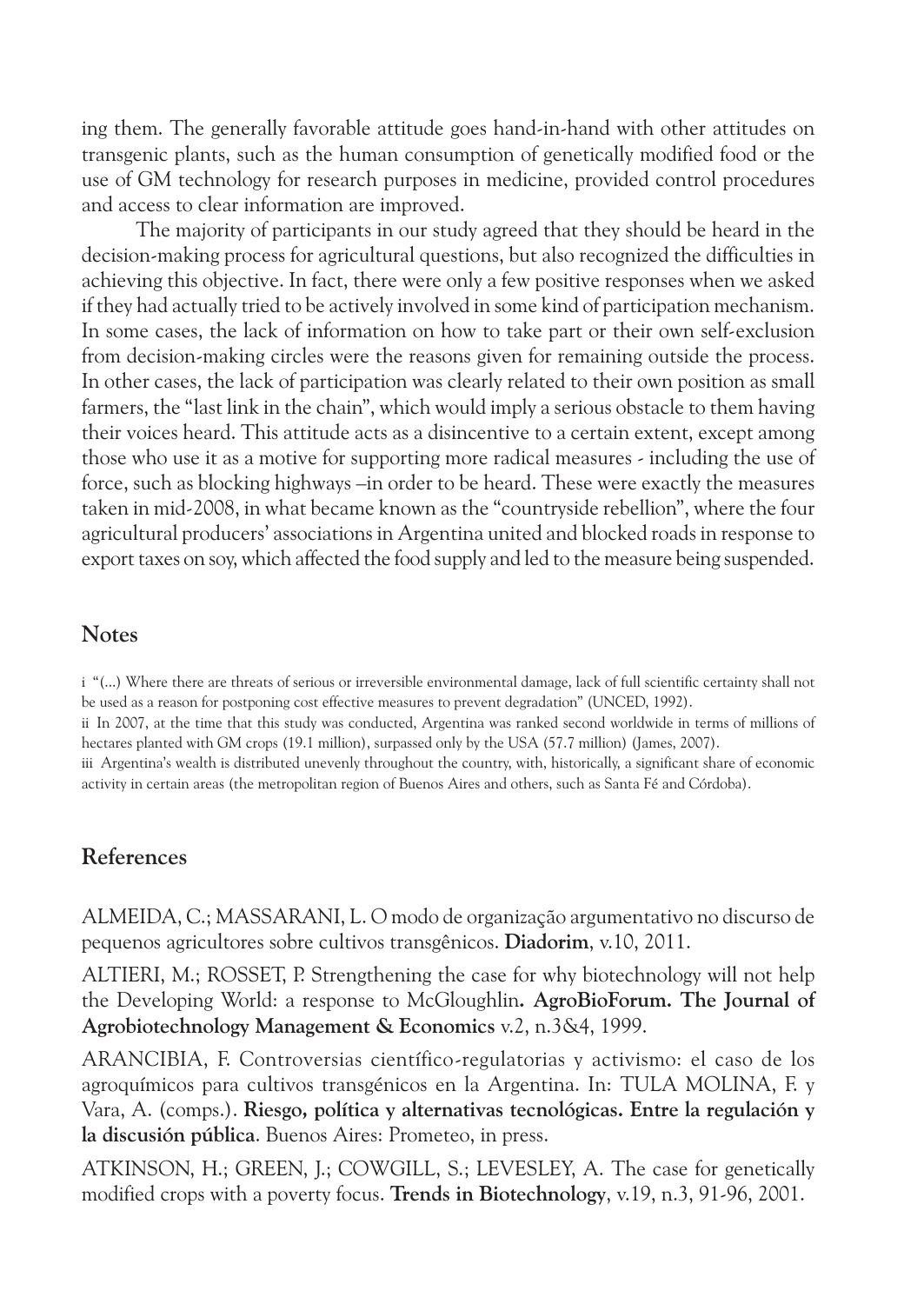BARSKY, O.; DÁVILA, M. **La rebelión del campo. Historia del conflicto agrario argentino**. Buenos Aires: Editorial Sudamericana, 2008.

BROOKS, S. **Biotechnology and the politics of truth: From the green revolution to an evergreen revolution**. Oxford: Blackwell, 2005.

CARVALHO, A. **Communicating Climate Change: Discourses, Mediations and Perceptions,** Centro de Estudos de Comunicação e Sociedade, Braga, Universidade do Minho, 2008

CHIMMIRI, N.; TUDOR, K.W.; SPAULDING, A.D. An analysis of McLean County, Illinois farmers' perceptions of genetically modified crops. **AgroBioForum. The Journal of Agrobiotechnology Management & Economics**, v.9, n.3, p.152-165, 2006.

DUNWOODY, S.; GRIFFIN, J. Risk communication, risk beliefs and democracy: the case of agricultural biotechnology. In: BROSSARD, D. et al. (eds.), **The public, the media and the agricultural technology**, UK, CABI, 2007.

DURANT, JOHN; BAUER, MARTIN E GASKELL, GEORGE (eds.) **Biotechnology in the Public Sphere.** London: Science Museum. 308p, 1998.

FRICKEL, S.; MOORE, K. Prospects and challenges for a new political sociology of science, **The New Political Sociology of Science. Institutions, Networks, and Power**, eds. Frickel, S and Moore, K., Madison, The University of Minnesota Press, p. 3-31, 2006

GAO - United States General Accounting Office. Report to the Chairman, Subcommittee on Risk Management, Research, and Specialty Crops, **Biotechnology: Information on Prices of Genetically Modified Seeds in the United States and Argentina**, Committee on Agriculture, House of Representatives, Washington, DC, 2000.

GASKELL, G.; BAUER, M.; DURANT, J.; ALLUM, N. C. Worlds apart? The reception of genetically modified foods in Europe and the US. **Science** 285: 384-387, 1999.

GUEHLSTORF, C. Understanding the Scope of Farmer Perceptions of Risk: Considering Farmer Opinions on the Use of Genetically Modified (GM) Crops as a Stakeholder Voice. **Policy Journal of Agricultural and Environmental Ethics**, v.21, n.6, p. 541-558, 2008.

HALL, M., LANGFORD, L. Social Exclusion and Transgenic Technology: The Case of Brazilian Agriculture. **Journal of Business Ethics**, v.77, n1, p. 45-63, 2008.

HELLER, C. McDonalds, MTV, and Monsanto: Resisting biotechnology in the age of informational capital. **Redesigning Life? The Worldwide Challenge of Genetic Engineering**, ed. Tokar, B., London, Zed Books, 2001. Available at: <http://www.socialecology.org/learn/library/heller/monsanto>.

JAMES, C. **Global Status of Commercialized Biotech/GM crops: 2011 – ISAAA Briefs** n. 43, Ithaca: ISAAA, 2011.

JASANOFF, S. Biotechnology and empire: The global power of seeds and science, **Osiris**, v.21, p. 273-292, 2006.

KITZINGER, Jenny. The Methodology of Focus Group: the Importance of interaction between research participants. **Sociology of Health & Illness** 16(1): 103-121, 1994.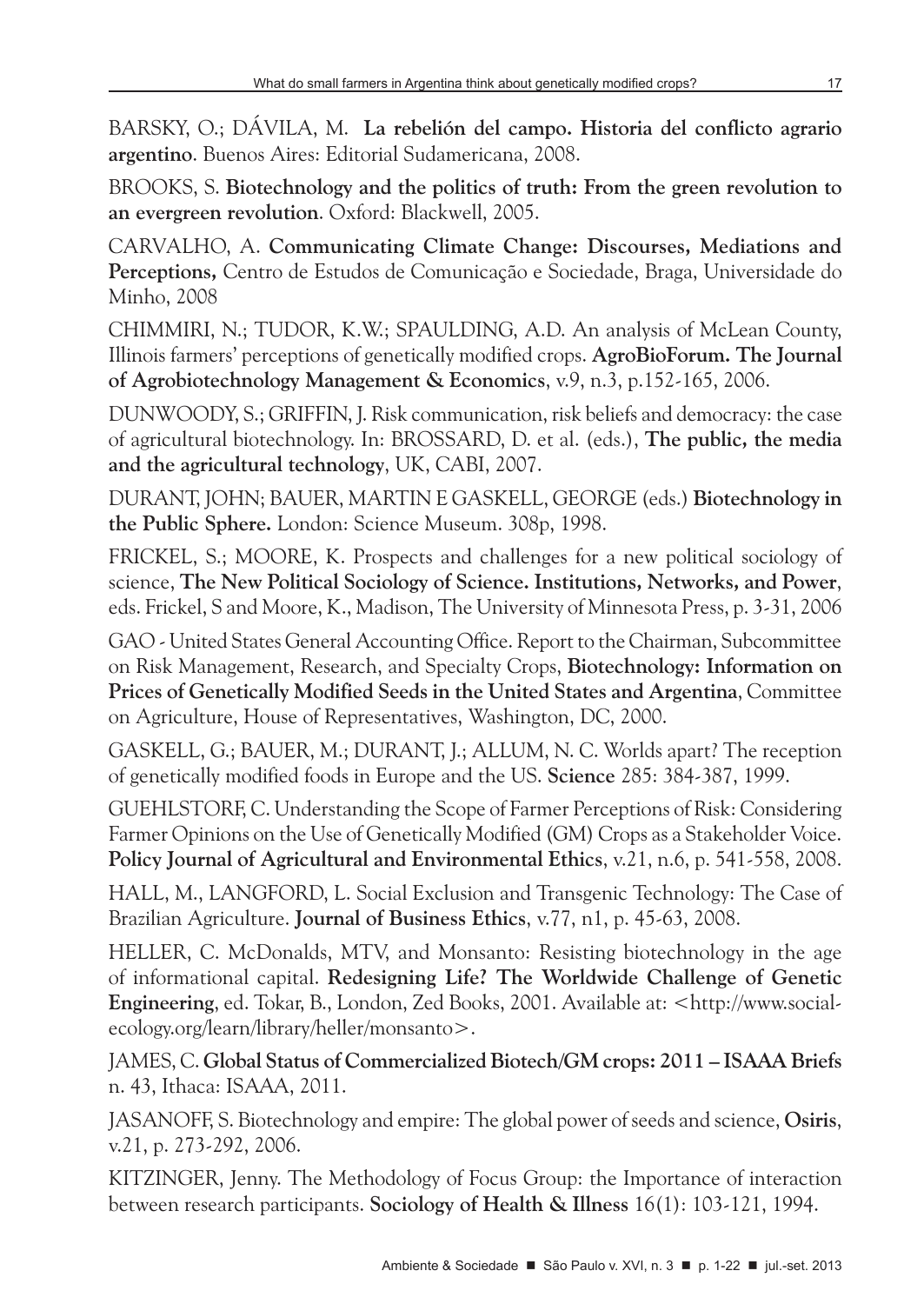KITZINGER, Jenny. Introducing focus group. **BMJ** 311: 299-302, 1995.

MASSARANI, L.; MOREIRA, Ildeu. Attitudes towards genetics: a case study among Brazilian high school students. **Public Understanding of Science**, London, v. 14, n.2, p. 201-212, 2005.

McGLOUGHLIN, M. Ten reasons why biotechnology will be important in the developing world. In: SHERLOCK, N., MORREY, J. (Eds.), **Ethical issues in biotechnology**. Maryland: Rowman & Littlefield Publishers, 1999.

MIROWSKY, P. y SENT, E-M. The commercialization of science and the response of STS, **Handbook of Science and Technology Studies**, third edition, eds. Hackett, E. J. et al., Cambridge, The MIT Press, p. 635-689, 2008.

MORGAN, D. **Focus groups as qualitative research**. Thousand Oaks: Sage Publications, 1997.

MUCCI, A., HOUGH, G. Perceptions of genetically modified foods by consumers in Argentina, **Food Quality and Preference**, v.15, n.1, p.43–51, 2004.

PENNA, J., LEMA, D. Adoption of herbicide tolerant soybeans in Argentina: an economic analysis. In KALITZANDONAKES, N. (ed.) **The Economic and Environmental Impacts of Agrobiotechnology. A global Perspective**. New York: Kluwer Academic, 2003. p. 203-221.

POLINO, C., FAZIO, ME. La opinión pública de los argentinos sobre los organismos genéticamente modificados. El caso de la soja transgénica. In: Dirección de Relaciones Internacionales-SECYT (eds.). **Argentina-Brasil. Hacia un nuevo contrato entre Ciencia, Tecnología y Sociedad**. Buenos Aires: Ministerio de Educación, Ciencia y Tecnología, 2005.

PRIEST, Susanna Hornig. US Opinion divided over biotechnology? **Nature Biotechnol.** 18: 939-942, 2000.PRIEST, Susanna Hornig. **A grain of truth – The media, the public, and the biotechnology.** Boston & Oxford: Rowman & Littlefield Publishers Inc. 141p., 2001.

QAIM, M., TRAXLER, G. Roundup ready soybeans in Argentina: farm level and aggregate welfare effects. **Agricultural Economics**, n.32, p. 73-86, 2005.

SAGPyA. **Consultas sobre la biotecnología en la Argentina.** Proyecto SAGPyA / UNEP GEF, Buenos Aires, 2003.

SECYT. **Los argentinos y su visión de la ciencia y la tecnología**. Buenos Aires: Ministerio de Educación, Ciencia y Tecnología, 2004.

STONE, G.D. Social Constraints on Crop Biotechnology in Developing Countries. **AgroBioForum. The Journal of Agrobiotechnology Management & Economics**, v.7, n.1&2, 2004.

STIRLING, A. "Risk, precaution and science: towards a more constructive policy debate", **EMBO Reports,** 8:4, 309-315, 2007.

TRIGO, E.J., CAP, E.J. The impact of the introduction of transgenic crops in Argentinian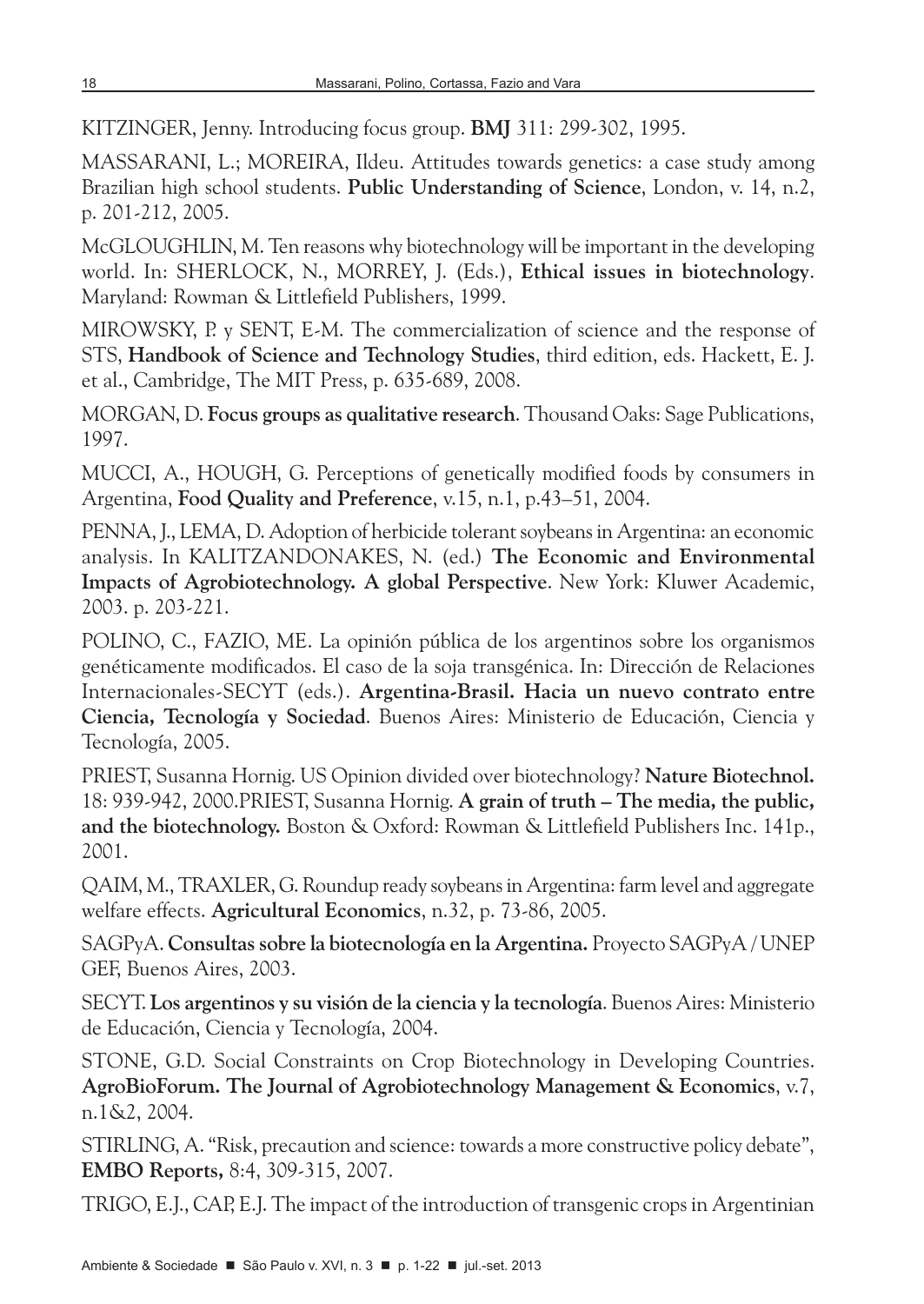agriculture, **AgroBioForum. The Journal of Agrobiotechnology Management & Economics**, v.6, n.3, p.87-94, 2003.

VARA, A. Transgénicos en Argentina: más allá del *boom* de la soja, **Revista CTS**, n.3, v.1, 2004.VARA, A., PIAZ, A., ARANCIBIA, F. Biotecnología agrícola y 'sojización' en la Argentina: controversia pública, construcción de consenso y ampliación del marco regulatorio. **Politica & Sociedade**, Florianópolis, v. 11, n. 20, pp. 135-170, April 2012.

Submitted on: 24/11/2012 Accepted on: 01/08/2013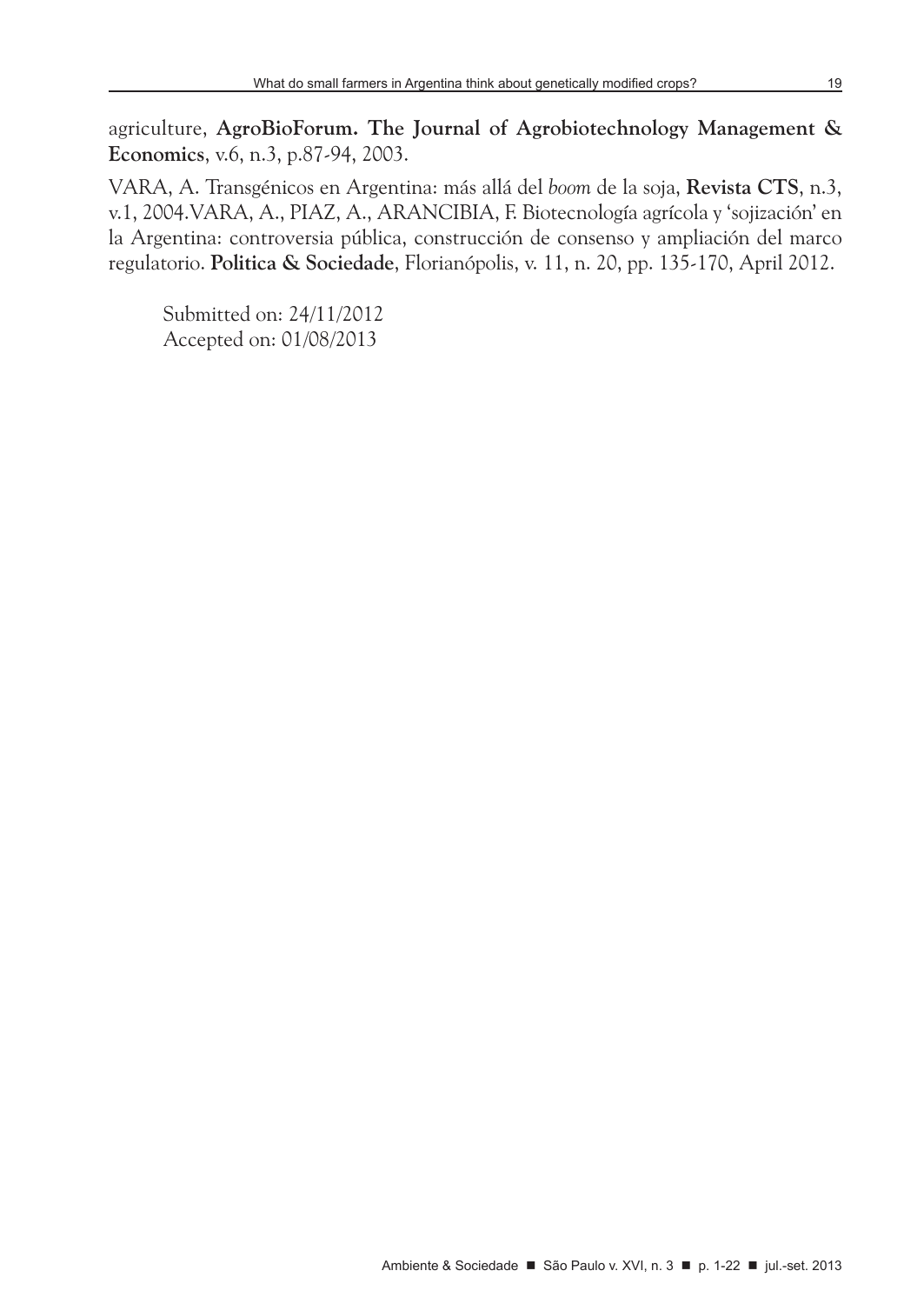# WHAT DO SMALL FARMERS IN ARGENTINA THINK ABOUT GENETICALLY MODIFIED CROPS?

## **LUISA MASSARANI, CARMELO POLINO, CARINA CORTASSA, MARÍA EUGENIA FAZIO, ANA MARÍA VARA**

*Abstract:* Over the last fifteen years, Argentina has become one of the world's biggest producers and exporters of genetically modified (GM) crops. Different social stakeholders have debated issues related to GM crops such as, among others, the environmental risks, economic advantages and disadvantages, and increased inequality between large and small farmers. However, small farmers have largely remained absent from the discussion. This article presents the results of a study using focus groups on Argentinian small farmers' perceptions and attitudes towards GM crops. The results suggest that local farmers are satisfied with the new technology but also have fears concerning the environmental and social impacts of genetically modified crops and organisms.

*Key words:* Genetically modified crops; Farmers; Public perception; Argentina

*Resumo:* Ao longo dos últimos quinze anos, a Argentina tornou-se um dos maiores produtores e exportadores mundiais de cultivos geneticamente modificados (GM). Neste processo, questões como riscos ambientais, vantagens e desvantagens econômicas, a intensificação das desigualdades entre grandes e pequenos agricultores, entre outras, têm sido debatidas por diversos atores sociais. No entanto, os pequenos agricultores permanecem, em grande parte, ausentes da discussão. Neste artigo, são apresentados os resultados de um estudo utilizando grupos focais, sobre a percepção e as atitudes dos pequenos agricultores argentinos em relação aos cultivos GM. Os resultados sugerem satisfação dos agricultores locais com a nova tecnologia, mas também receios quanto aos impactos ambientais e sociais do cultivo de organismos geneticamente modificados.

*Palavras-chave:* Cultivos geneticamente modificados; Agricultores; Percepção pública; Argentina

*Resumen:* En los últimos quince años, la Argentina se transformó en unos de los más grandes productores y exportadores mundiales de cultivos genéticamente modificados (GM). En este proceso, cuestiones como riesgos ambientales, ventajas y desventajas económicas, la intensificación de las desigualdades entre productores industriales y pequeños productores,